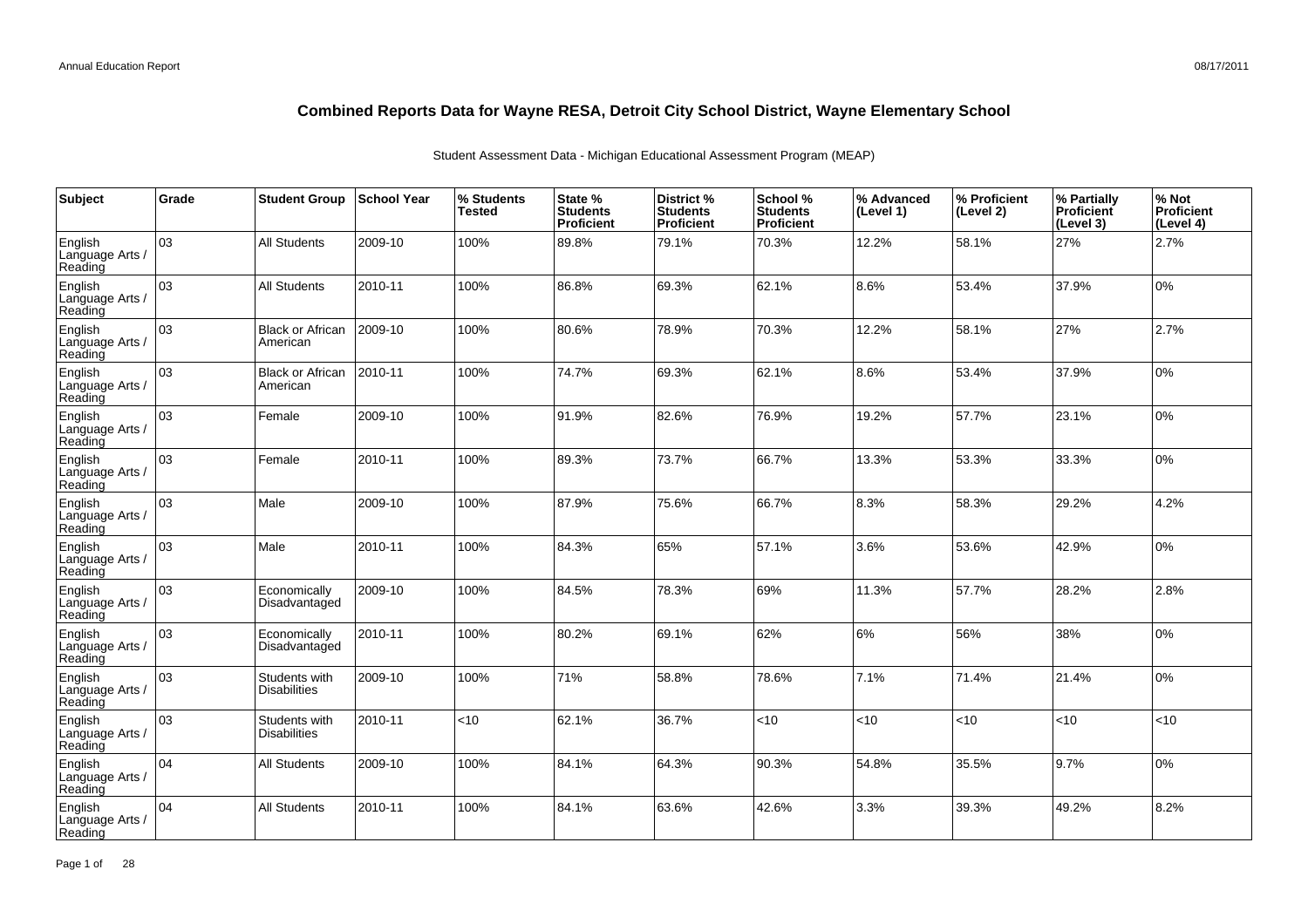| Subject                               | Grade | <b>Student Group</b>                 | <b>School Year</b> | % Students<br><b>Tested</b> | State %<br><b>Students</b><br>Proficient | <b>District %</b><br><b>Students</b><br>Proficient | School %<br><b>Students</b><br><b>Proficient</b> | % Advanced<br>(Level 1) | % Proficient<br>(Level 2) | % Partially<br><b>Proficient</b><br>(Level 3) | % Not<br>Proficient<br>(Level 4) |
|---------------------------------------|-------|--------------------------------------|--------------------|-----------------------------|------------------------------------------|----------------------------------------------------|--------------------------------------------------|-------------------------|---------------------------|-----------------------------------------------|----------------------------------|
| English<br>Language Arts /<br>Reading | 04    | American Indian<br>or Alaska Native  | 2009-10            | <10                         | 83.5%                                    | 66.7%                                              | < 10                                             | <10                     | <10                       | <10                                           | < 10                             |
| English<br>Language Arts /<br>Reading | 104   | <b>Black or African</b><br>American  | 2009-10            | 100%                        | 68.6%                                    | 64.5%                                              | 90.2%                                            | 55.7%                   | 34.4%                     | 9.8%                                          | 10%                              |
| English<br>Language Arts /<br>Reading | 104   | <b>Black or African</b><br>American  | 2010-11            | 100%                        | 69.1%                                    | 62.6%                                              | 42.6%                                            | 3.3%                    | 39.3%                     | 49.2%                                         | 8.2%                             |
| English<br>Language Arts /<br>Reading | 104   | Female                               | 2009-10            | 100%                        | 86.1%                                    | 67.8%                                              | 92%                                              | 56%                     | 36%                       | 8%                                            | 0%                               |
| English<br>Language Arts /<br>Reading | 104   | Female                               | 2010-11            | 100%                        | 87%                                      | 68.8%                                              | 45.8%                                            | 4.2%                    | 41.7%                     | 41.7%                                         | 12.5%                            |
| English<br>Language Arts /<br>Reading | 104   | Male                                 | 2009-10            | 100%                        | 82.1%                                    | 60.8%                                              | 89.2%                                            | 54.1%                   | 35.1%                     | 10.8%                                         | 0%                               |
| English<br>Language Arts /<br>Reading | 104   | Male                                 | 2010-11            | 100%                        | 81.3%                                    | 58.6%                                              | 40.5%                                            | 2.7%                    | 37.8%                     | 54.1%                                         | 5.4%                             |
| English<br>Language Arts /<br>Reading | 104   | Economically<br>Disadvantaged        | 2009-10            | 100%                        | 75.7%                                    | 63.3%                                              | 91.1%                                            | 51.8%                   | 39.3%                     | 8.9%                                          | 0%                               |
| English<br>Language Arts /<br>Reading | 104   | Economically<br>Disadvantaged        | 2010-11            | 100%                        | 76.1%                                    | 63.2%                                              | 43.6%                                            | 3.6%                    | 40%                       | 47.3%                                         | 9.1%                             |
| English<br>Language Arts /<br>Reading | 04    | Students with<br><b>Disabilities</b> | 2009-10            | < 10                        | 58%                                      | 43.2%                                              | <10                                              | <10                     | <10                       | <10                                           | <10                              |
| English<br>Language Arts /<br>Reading | 104   | Students with<br><b>Disabilities</b> | 2010-11            | 100%                        | 54.2%                                    | 25.8%                                              | 16.7%                                            | 0%                      | 16.7%                     | 75%                                           | 8.3%                             |
| English<br>Language Arts /<br>Reading | 05    | <b>All Students</b>                  | 2009-10            | 100%                        | 85.2%                                    | 65.1%                                              | 79.4%                                            | 25.4%                   | 54%                       | 15.9%                                         | 4.8%                             |
| English<br>Language Arts /<br>Reading | 05    | <b>All Students</b>                  | 2010-11            | 100%                        | 85.1%                                    | 65.4%                                              | 87.8%                                            | 63.3%                   | 24.5%                     | 6.1%                                          | 6.1%                             |
| English<br>Language Arts<br>Reading   | 05    | American Indian<br>or Alaska Native  | 2010-11            | $<$ 10                      | 83.3%                                    | 80.8%                                              | $<$ 10                                           | < 10                    | <10                       | < 10                                          | < 10                             |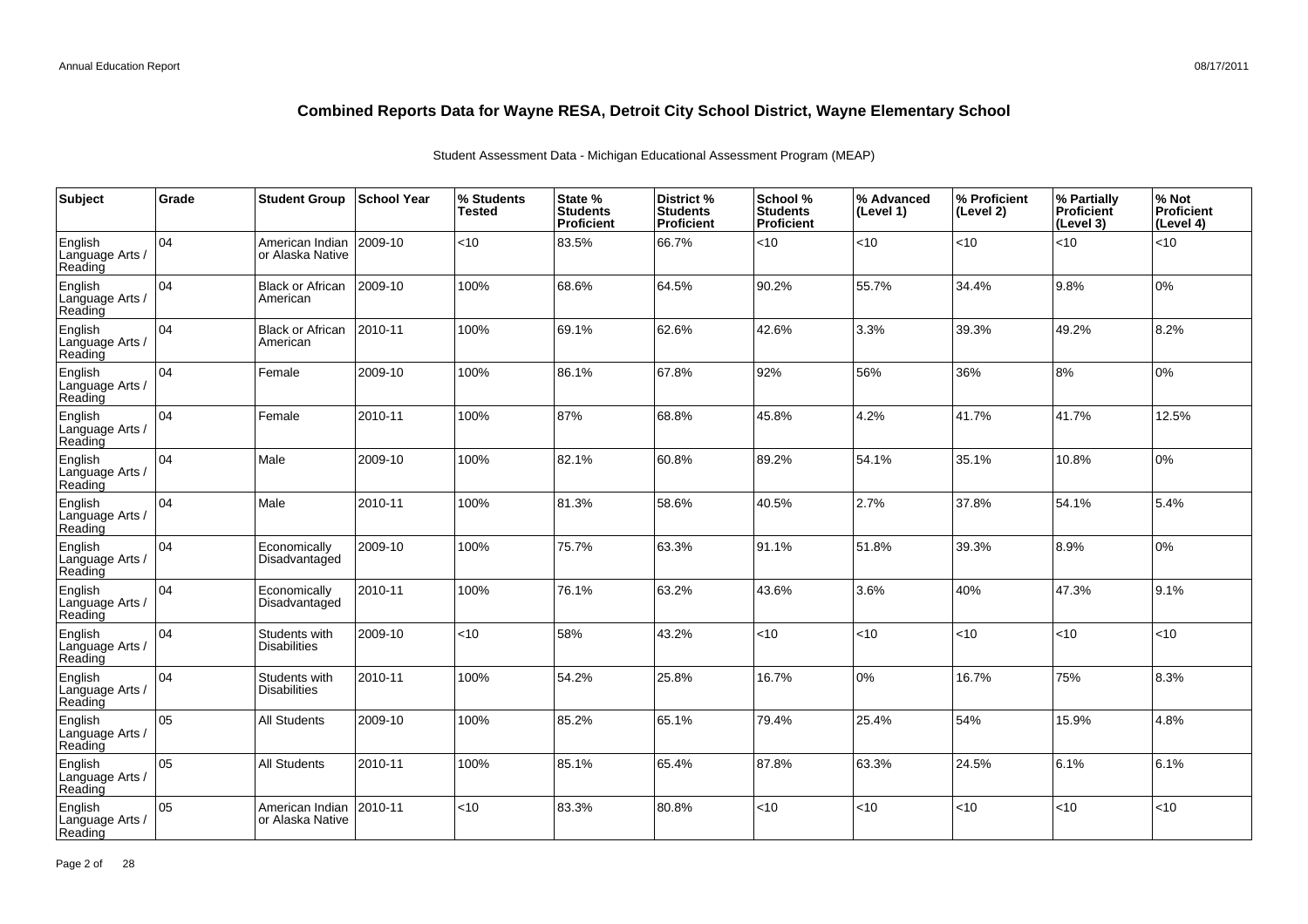| Subject                               | Grade | <b>Student Group</b>                 | School Year | % Students<br><b>Tested</b> | State %<br><b>Students</b><br>Proficient | <b>District %</b><br><b>Students</b><br><b>Proficient</b> | School %<br><b>Students</b><br><b>Proficient</b> | % Advanced<br>(Level 1) | % Proficient<br>(Level 2) | % Partially<br>Proficient<br>(Level 3) | % Not<br><b>Proficient</b><br>(Level 4) |
|---------------------------------------|-------|--------------------------------------|-------------|-----------------------------|------------------------------------------|-----------------------------------------------------------|--------------------------------------------------|-------------------------|---------------------------|----------------------------------------|-----------------------------------------|
| English<br>Language Arts /<br>Reading | 05    | <b>Black or African</b><br>American  | 2009-10     | 100%                        | 70.4%                                    | 65.2%                                                     | 79.4%                                            | 25.4%                   | 54%                       | 15.9%                                  | 4.8%                                    |
| English<br>Language Arts /<br>Reading | 05    | <b>Black or African</b><br>American  | 2010-11     | 100%                        | 71.6%                                    | 64.6%                                                     | 87.5%                                            | 64.6%                   | 22.9%                     | 6.3%                                   | 6.3%                                    |
| English<br>Language Arts /<br>Reading | 05    | Female                               | 2009-10     | 100%                        | 86.8%                                    | 67.7%                                                     | 81.8%                                            | 24.2%                   | 57.6%                     | 12.1%                                  | 6.1%                                    |
| English<br>Language Arts<br>Reading   | 05    | Female                               | 2010-11     | 100%                        | 87.7%                                    | 69.3%                                                     | 88.2%                                            | 52.9%                   | 35.3%                     | 11.8%                                  | 0%                                      |
| English<br>Language Arts<br>Reading   | 05    | Male                                 | 2009-10     | 100%                        | 83.5%                                    | 62.5%                                                     | 76.7%                                            | 26.7%                   | 50%                       | 20%                                    | 3.3%                                    |
| English<br>Language Arts<br>Reading   | 05    | Male                                 | 2010-11     | 100%                        | 82.6%                                    | 61.5%                                                     | 87.5%                                            | 68.8%                   | 18.8%                     | 3.1%                                   | 9.4%                                    |
| English<br>Language Arts<br>Reading   | 05    | Economically<br>Disadvantaged        | 2009-10     | 100%                        | 76.6%                                    | 63.8%                                                     | 81%                                              | 22.4%                   | 58.6%                     | 15.5%                                  | 3.4%                                    |
| English<br>Language Arts /<br>Reading | 05    | Economically<br>Disadvantaged        | 2010-11     | 100%                        | 77.4%                                    | 64.9%                                                     | 87.5%                                            | 60%                     | 27.5%                     | 7.5%                                   | 5%                                      |
| English<br>Language Arts /<br>Reading | 05    | Students with<br><b>Disabilities</b> | 2009-10     | 100%                        | 57.6%                                    | 36.2%                                                     | 61.5%                                            | 23.1%                   | 38.5%                     | 30.8%                                  | 7.7%                                    |
| English<br>Language Arts /<br>Reading | 05    | Students with<br><b>Disabilities</b> | 2010-11     | $<$ 10                      | 53%                                      | 30.1%                                                     | < 10                                             | <10                     | < 10                      | < 10                                   | <10                                     |
| Mathematics                           | 03    | <b>All Students</b>                  | 2009-10     | 100%                        | 94.8%                                    | 85.6%                                                     | 88%                                              | 14.7%                   | 73.3%                     | 12%                                    | 0%                                      |
| Mathematics                           | 03    | <b>All Students</b>                  | 2010-11     | 100%                        | 95.3%                                    | 84%                                                       | 81%                                              | 3.4%                    | 77.6%                     | 19%                                    | 0%                                      |
| <b>Mathematics</b>                    | 03    | <b>Black or African</b><br>American  | 2009-10     | 100%                        | 87.7%                                    | 85%                                                       | 88%                                              | 14.7%                   | 73.3%                     | 12%                                    | 0%                                      |
| <b>Mathematics</b>                    | 03    | <b>Black or African</b><br>American  | 2010-11     | 100%                        | 88.6%                                    | 82.9%                                                     | 81%                                              | 3.4%                    | 77.6%                     | 19%                                    | 0%                                      |
| Mathematics                           | 03    | Female                               | 2009-10     | 100%                        | 94.8%                                    | 86.3%                                                     | 92.6%                                            | 18.5%                   | 74.1%                     | 7.4%                                   | 0%                                      |
| <b>Mathematics</b>                    | 03    | Female                               | 2010-11     | 100%                        | 95.3%                                    | 84.2%                                                     | 83.3%                                            | 6.7%                    | 76.7%                     | 16.7%                                  | 0%                                      |
| Mathematics                           | 03    | Male                                 | 2009-10     | 100%                        | 94.8%                                    | 84.8%                                                     | 85.4%                                            | 12.5%                   | 72.9%                     | 14.6%                                  | 0%                                      |
| Mathematics                           | 03    | Male                                 | 2010-11     | 100%                        | 95.3%                                    | 83.9%                                                     | 78.6%                                            | 0%                      | 78.6%                     | 21.4%                                  | 0%                                      |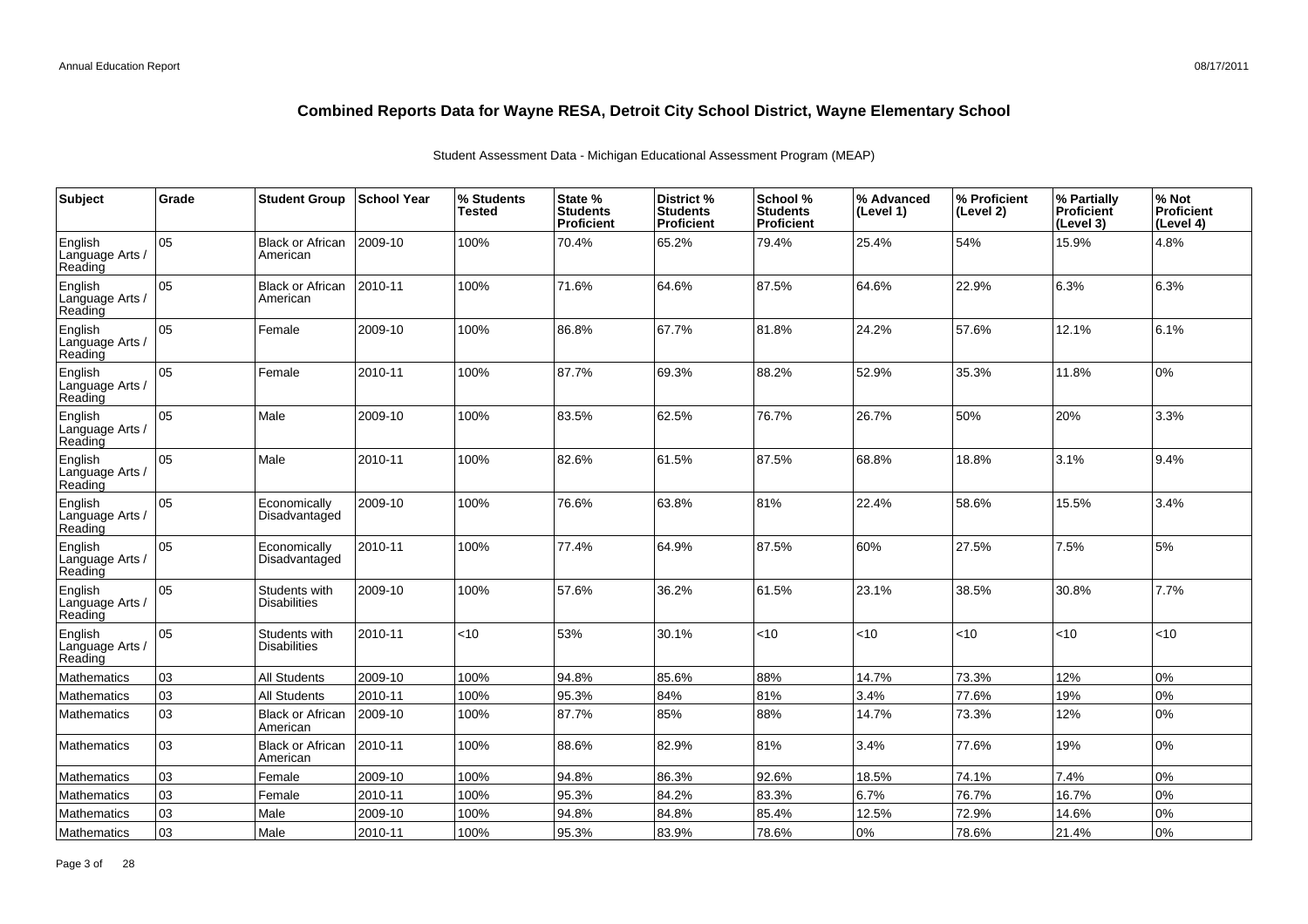| Subject            | Grade | <b>Student Group</b>                 | ∣School Year | % Students<br>Tested | State %<br><b>Students</b><br><b>Proficient</b> | <b>District %</b><br><b>Students</b><br><b>Proficient</b> | School %<br><b>Students</b><br><b>Proficient</b> | % Advanced<br>(Level 1) | % Proficient<br>(Level 2) | % Partially<br><b>Proficient</b><br>(Level 3) | % Not<br>Proficient<br>(Level 4) |
|--------------------|-------|--------------------------------------|--------------|----------------------|-------------------------------------------------|-----------------------------------------------------------|--------------------------------------------------|-------------------------|---------------------------|-----------------------------------------------|----------------------------------|
| <b>Mathematics</b> | 03    | Economically<br>Disadvantaged        | 2009-10      | 100%                 | 91.9%                                           | 85.2%                                                     | 88.9%                                            | 15.3%                   | 73.6%                     | 11.1%                                         | 0%                               |
| <b>Mathematics</b> | 03    | Economically<br>Disadvantaged        | 2010-11      | 100%                 | 92.7%                                           | 83.5%                                                     | 78%                                              | 2%                      | 76%                       | 22%                                           | 0%                               |
| <b>Mathematics</b> | 03    | Students with<br><b>Disabilities</b> | 2009-10      | 100%                 | 87.8%                                           | 78.6%                                                     | 85.7%                                            | 35.7%                   | 50%                       | 14.3%                                         | 0%                               |
| <b>Mathematics</b> | 03    | Students with<br><b>Disabilities</b> | 2010-11      | <10                  | 88.7%                                           | 72.6%                                                     | < 10                                             | <10                     | <10                       | $<10$                                         | <10                              |
| <b>Mathematics</b> | 04    | <b>All Students</b>                  | 2009-10      | 100%                 | 92.3%                                           | 78.5%                                                     | 87.1%                                            | 27.4%                   | 59.7%                     | 12.9%                                         | 0%                               |
| <b>Mathematics</b> | 04    | <b>All Students</b>                  | 2010-11      | 100%                 | 91.5%                                           | 75.4%                                                     | 82.3%                                            | 4.8%                    | 77.4%                     | 16.1%                                         | 1.6%                             |
| <b>Mathematics</b> | 04    | American Indian<br>or Alaska Native  | 2009-10      | $<$ 10               | 89.5%                                           | 72.7%                                                     | <10                                              | $<$ 10                  | $<$ 10                    | <10                                           | <10                              |
| <b>Mathematics</b> | 04    | <b>Black or African</b><br>American  | 2009-10      | 100%                 | 82.3%                                           | 77.4%                                                     | 86.9%                                            | 26.2%                   | 60.7%                     | 13.1%                                         | 0%                               |
| <b>Mathematics</b> | 04    | <b>Black or African</b><br>American  | 2010-11      | 100%                 | 81.2%                                           | 74.1%                                                     | 82.3%                                            | 4.8%                    | 77.4%                     | 16.1%                                         | 1.6%                             |
| Mathematics        | 04    | Female                               | 2009-10      | 100%                 | 92.9%                                           | 80.4%                                                     | 83.3%                                            | 16.7%                   | 66.7%                     | 16.7%                                         | 0%                               |
| <b>Mathematics</b> | 04    | Female                               | 2010-11      | 100%                 | 91.6%                                           | 75.3%                                                     | 84%                                              | 0%                      | 84%                       | 16%                                           | 0%                               |
| <b>Mathematics</b> | 04    | Male                                 | 2009-10      | 100%                 | 91.6%                                           | 76.7%                                                     | 89.5%                                            | 34.2%                   | 55.3%                     | 10.5%                                         | 0%                               |
| <b>Mathematics</b> | 04    | Male                                 | 2010-11      | 100%                 | 91.3%                                           | 75.4%                                                     | 81.1%                                            | 8.1%                    | 73%                       | 16.2%                                         | 2.7%                             |
| <b>Mathematics</b> | 04    | Economically<br>Disadvantaged        | 2009-10      | 100%                 | 87.8%                                           | 78%                                                       | 85.7%                                            | 23.2%                   | 62.5%                     | 14.3%                                         | 0%                               |
| <b>Mathematics</b> | 04    | Economically<br>Disadvantaged        | 2010-11      | 100%                 | 86.9%                                           | 75.3%                                                     | 80.4%                                            | 5.4%                    | 75%                       | 17.9%                                         | 1.8%                             |
| <b>Mathematics</b> | 04    | Students with<br><b>Disabilities</b> | 2009-10      | $<$ 10               | 80%                                             | 66.6%                                                     | $<$ 10                                           | $<$ 10                  | $<$ 10                    | < 10                                          | <10                              |
| <b>Mathematics</b> | 04    | Students with<br><b>Disabilities</b> | 2010-11      | 100%                 | 77.5%                                           | 58.6%                                                     | 91.7%                                            | 8.3%                    | 83.3%                     | 8.3%                                          | 0%                               |
| <b>Mathematics</b> | 05    | <b>All Students</b>                  | 2009-10      | 100%                 | 79.5%                                           | 57%                                                       | 84.1%                                            | 58.7%                   | 25.4%                     | 15.9%                                         | 0%                               |
| <b>Mathematics</b> | 05    | <b>All Students</b>                  | 2010-11      | 100%                 | 79.9%                                           | 54.4%                                                     | 75.5%                                            | 22.4%                   | 53.1%                     | 22.4%                                         | 2%                               |
| <b>Mathematics</b> | 05    | American Indian<br>or Alaska Native  | 2010-11      | <10                  | 73.8%                                           | 56%                                                       | <10                                              | < 10                    | $<$ 10                    | <10                                           | <10                              |
| <b>Mathematics</b> | 05    | <b>Black or African</b><br>American  | 2009-10      | 100%                 | 62.5%                                           | 56%                                                       | 84.1%                                            | 58.7%                   | 25.4%                     | 15.9%                                         | 0%                               |
| <b>Mathematics</b> | 05    | <b>Black or African</b><br>American  | 2010-11      | 100%                 | 61.3%                                           | 52.2%                                                     | 75%                                              | 22.9%                   | 52.1%                     | 22.9%                                         | 2.1%                             |
| Mathematics        | 05    | Female                               | 2009-10      | 100%                 | 79.6%                                           | 57.3%                                                     | 87.9%                                            | 60.6%                   | 27.3%                     | 12.1%                                         | 0%                               |
| Mathematics        | 05    | Female                               | 2010-11      | 100%                 | 80.1%                                           | 54.3%                                                     | 70.6%                                            | 11.8%                   | 58.8%                     | 23.5%                                         | 5.9%                             |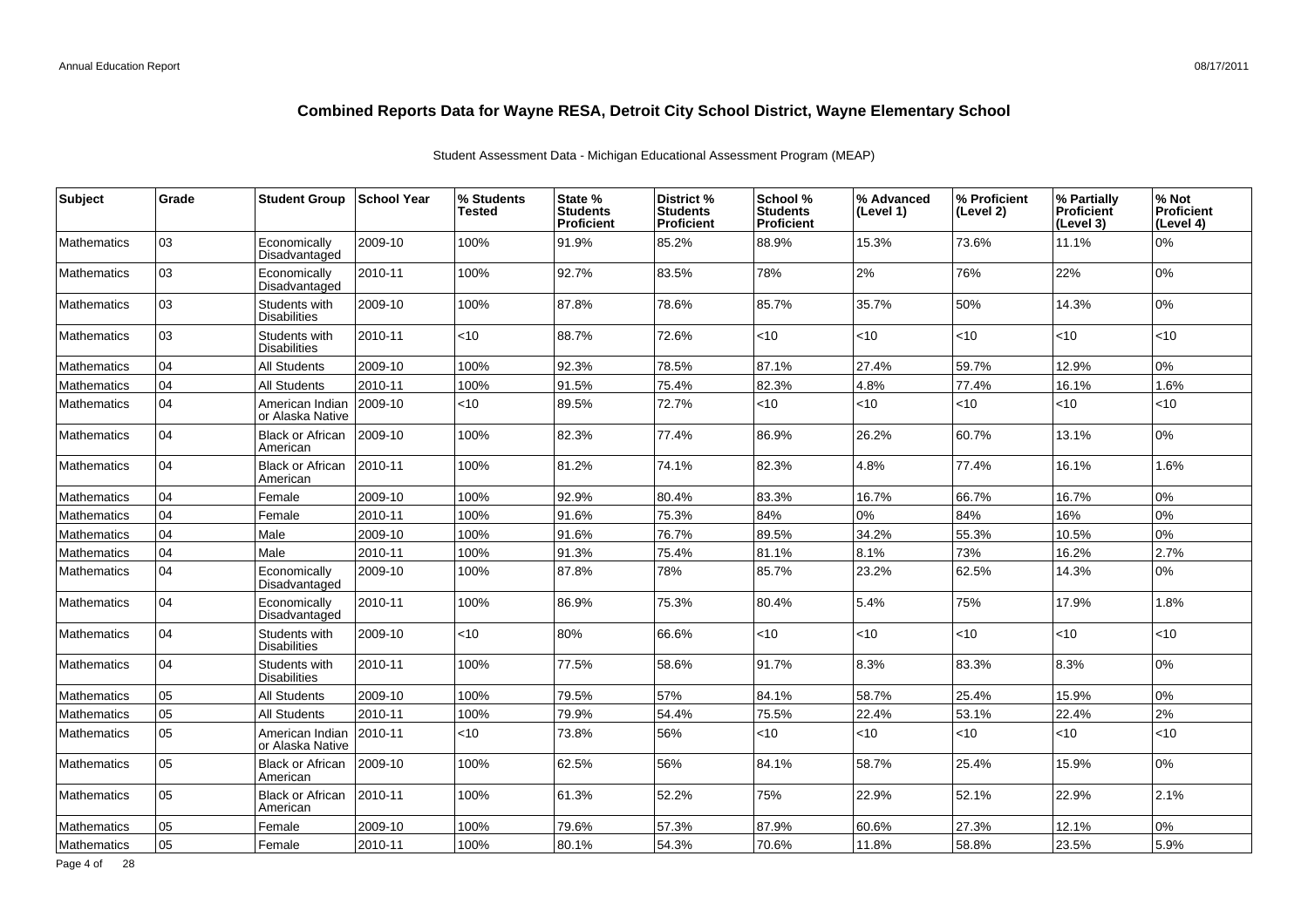| Subject            | Grade | <b>Student Group</b>                 | <b>School Year</b> | % Students<br>Tested | State %<br><b>Students</b><br>Proficient | <b>District %</b><br><b>Students</b><br>Proficient | School %<br><b>Students</b><br>Proficient | % Advanced<br>(Level 1) | % Proficient<br>(Level 2) | % Partially<br>Proficient<br>(Level 3) | % Not<br>Proficient<br>(Level 4) |
|--------------------|-------|--------------------------------------|--------------------|----------------------|------------------------------------------|----------------------------------------------------|-------------------------------------------|-------------------------|---------------------------|----------------------------------------|----------------------------------|
| <b>Mathematics</b> | 05    | Male                                 | 2009-10            | 100%                 | 79.4%                                    | 56.7%                                              | 80%                                       | 56.7%                   | 23.3%                     | 20%                                    | 0%                               |
| Mathematics        | 05    | Male                                 | 2010-11            | 100%                 | 79.7%                                    | 54.4%                                              | 78.1%                                     | 28.1%                   | 50%                       | 21.9%                                  | 0%                               |
| Mathematics        | 05    | Economically<br>Disadvantaged        | 2009-10            | 100%                 | 69.8%                                    | 56%                                                | 84.5%                                     | 56.9%                   | 27.6%                     | 15.5%                                  | $0\%$                            |
| <b>Mathematics</b> | 105   | Economically<br>Disadvantaged        | 2010-11            | 100%                 | 70.2%                                    | 53.7%                                              | 72.5%                                     | 20%                     | 52.5%                     | 25%                                    | 2.5%                             |
| Mathematics        | 05    | Students with<br><b>Disabilities</b> | 2009-10            | 100%                 | 52.8%                                    | 33.6%                                              | 69.2%                                     | 61.5%                   | 7.7%                      | 30.8%                                  | 0%                               |
| <b>Mathematics</b> | 05    | Students with<br><b>Disabilities</b> | 2010-11            | $<$ 10               | 50.2%                                    | 28.7%                                              | $<$ 10                                    | < 10                    | $<$ 10                    | $ $ < 10                               | <10                              |
| Science            | 05    | <b>All Students</b>                  | 2009-10            | 100%                 | 81%                                      | 56.6%                                              | 76.2%                                     | 30.2%                   | 46%                       | 23.8%                                  | 0%                               |
| Science            | 05    | <b>All Students</b>                  | 2010-11            | 100%                 | 78.1%                                    | 47.6%                                              | 51%                                       | 8.2%                    | 42.9%                     | 36.7%                                  | 12.2%                            |
| Science            | 05    | American Indian<br>or Alaska Native  | 2010-11            | $<$ 10               | 74.6%                                    | 57.7%                                              | $<$ 10                                    | < 10                    | $<$ 10                    | $ $ < 10                               | <10                              |
| Science            | 05    | <b>Black or African</b><br>American  | 2009-10            | 100%                 | 59.6%                                    | 56.1%                                              | 76.2%                                     | 30.2%                   | 46%                       | 23.8%                                  | 0%                               |
| Science            | 05    | <b>Black or African</b><br>American  | 2010-11            | 100%                 | 52.8%                                    | 45.5%                                              | 52.1%                                     | 8.3%                    | 43.8%                     | 35.4%                                  | 12.5%                            |
| Science            | 05    | Female                               | 2009-10            | 100%                 | 81.1%                                    | 56.3%                                              | 72.7%                                     | 39.4%                   | 33.3%                     | 27.3%                                  | 0%                               |
| Science            | 05    | Female                               | 2010-11            | 100%                 | 78.6%                                    | 48.3%                                              | 41.2%                                     | 0%                      | 41.2%                     | 47.1%                                  | 11.8%                            |
| Science            | 05    | Male                                 | 2009-10            | 100%                 | 80.8%                                    | 56.9%                                              | 80%                                       | 20%                     | 60%                       | 20%                                    | 0%                               |
| Science            | 05    | Male                                 | 2010-11            | 100%                 | 77.5%                                    | 47%                                                | 56.3%                                     | 12.5%                   | 43.8%                     | 31.3%                                  | 12.5%                            |
| Science            | 05    | Economically<br>Disadvantaged        | 2009-10            | 100%                 | 70.6%                                    | 55.4%                                              | 75.9%                                     | 29.3%                   | 46.6%                     | 24.1%                                  | 0%                               |
| Science            | 05    | Economically<br>Disadvantaged        | 2010-11            | 100%                 | 66.6%                                    | 46.6%                                              | 45%                                       | 5%                      | 40%                       | 42.5%                                  | 12.5%                            |
| Science            | 05    | Students with<br><b>Disabilities</b> | 2009-10            | 100%                 | 60.7%                                    | 36.6%                                              | 69.2%                                     | 15.4%                   | 53.8%                     | 30.8%                                  | 0%                               |
| Science            | l 05  | Students with<br><b>Disabilities</b> | 2010-11            | <10                  | 54.1%                                    | 26.1%                                              | $<$ 10                                    | < 10                    | $<$ 10                    | $ $ < 10                               | <10                              |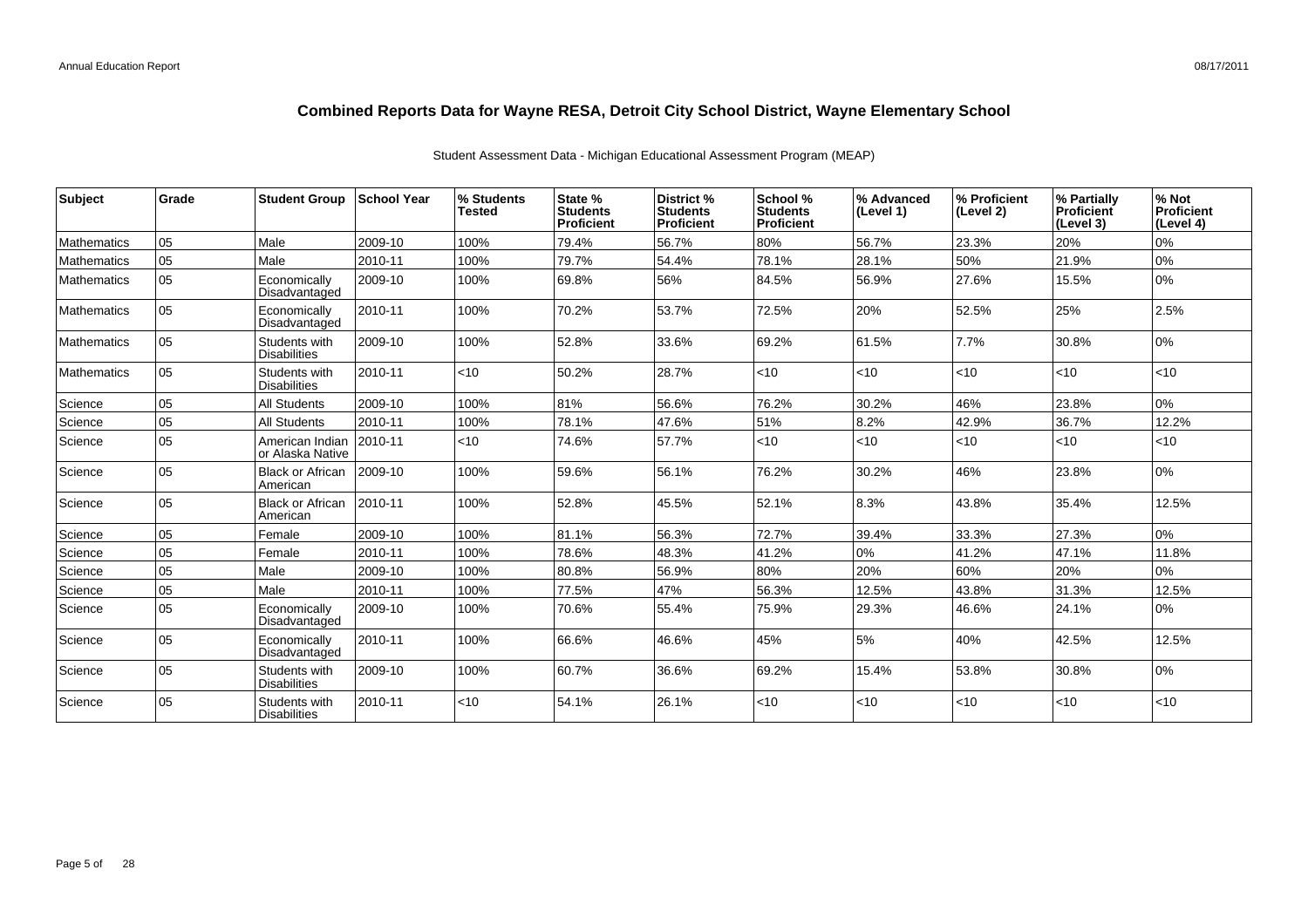Student Assessment Data - Michigan Merit Examination (MME)

| Subject | Grade | ⊺Student Group | School Year | <b>Students</b><br><b>Tested</b> | State %<br>Students<br>∣Proficient | District %<br><b>Students</b><br><b>Proficient</b> | School %<br>Students<br><b>Proficien</b> | 1 O /<br>Advanced<br>$ $ (Level 1) | % Proficient<br>(Level 2) | <sup>1</sup> % Partially<br>Proficient<br>$ $ (Level 3) | % Not<br>Proficient<br>(Level 4) |
|---------|-------|----------------|-------------|----------------------------------|------------------------------------|----------------------------------------------------|------------------------------------------|------------------------------------|---------------------------|---------------------------------------------------------|----------------------------------|
|---------|-------|----------------|-------------|----------------------------------|------------------------------------|----------------------------------------------------|------------------------------------------|------------------------------------|---------------------------|---------------------------------------------------------|----------------------------------|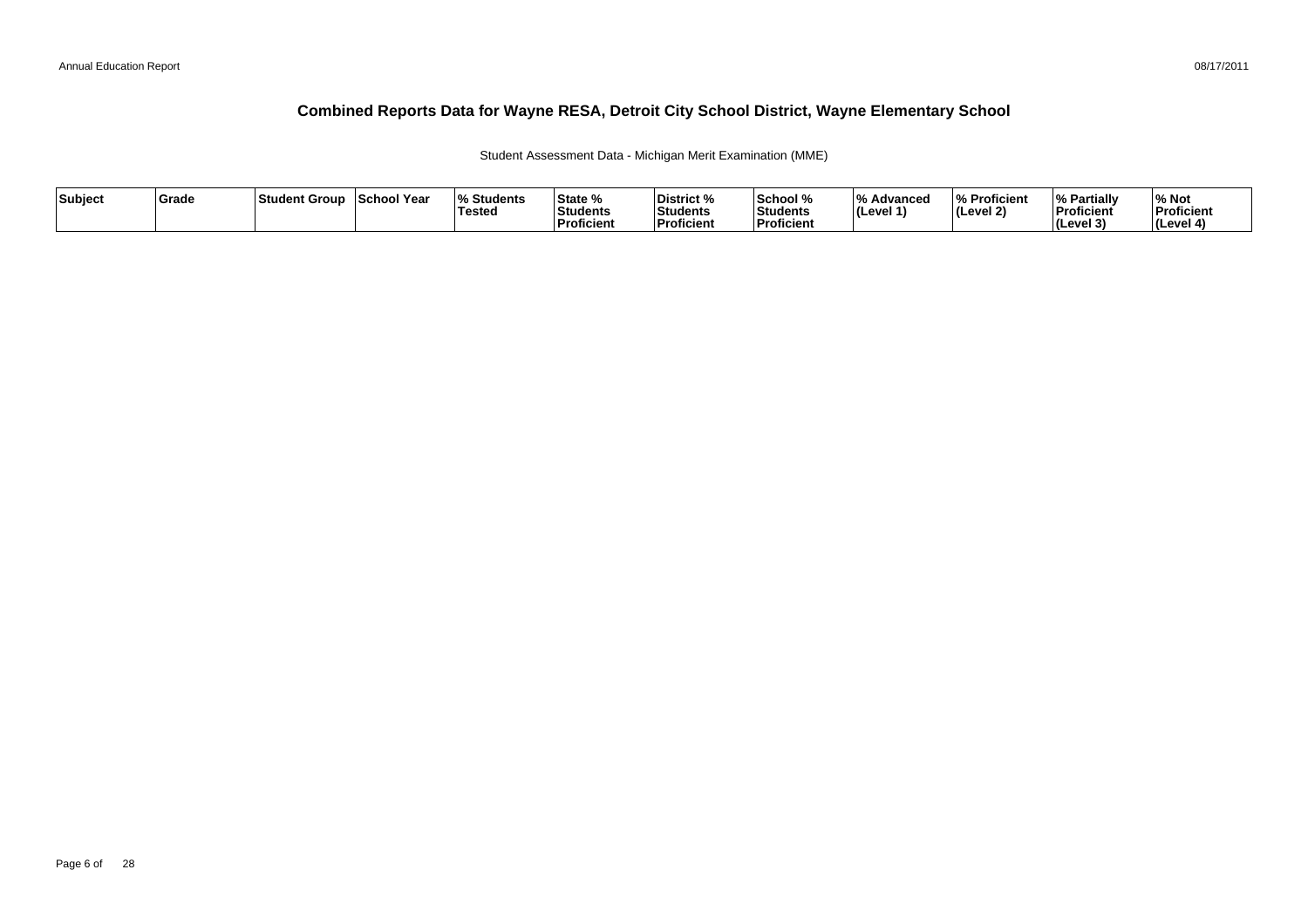### Student Assessment Data - MI-Access : Functional Independence

| Subject            | Grade | <b>Student Group</b>                | <b>School Year</b> | % Students<br><b>Tested</b> | <b>State % Students</b><br><b>Proficient</b> | District %<br>Students<br>Proficient | School %<br><b>Students</b><br><b>Proficient</b> | % Surpassed<br>(Level 1) | % Attained<br>(Level 2) | % Emerging<br>(Level 3) |
|--------------------|-------|-------------------------------------|--------------------|-----------------------------|----------------------------------------------|--------------------------------------|--------------------------------------------------|--------------------------|-------------------------|-------------------------|
| Mathematics        | 03    | <b>All Students</b>                 | 2009-10            | $<$ 10                      | 76.4%                                        | 50.6%                                | <10                                              | <10                      | <10                     | < 10                    |
| Mathematics        | 03    | All Students                        | 2010-11            | <10                         | 74.7%                                        | 43.3%                                | <10                                              | <10                      | <10                     | <10                     |
| Mathematics        | 03    | <b>Black or African</b><br>American | 2009-10            | <10                         | 69.3%                                        | 53.4%                                | <10                                              | $<10$                    | <10                     | <10                     |
| Mathematics        | 03    | <b>Black or African</b><br>American | 2010-11            | <10                         | 65.7%                                        | 41.1%                                | $<$ 10                                           | $<$ 10                   | $<$ 10                  | < 10                    |
| Mathematics        | 03    | Female                              | 2009-10            | <10                         | 71.4%                                        | 45.5%                                | $<$ 10                                           | <10                      | <10                     | $<$ 10                  |
| Mathematics        | 03    | Female                              | 2010-11            | <10                         | 73.5%                                        | 40.9%                                | <10                                              | <10                      | <10                     | < 10                    |
| Mathematics        | 03    | Male                                | 2010-11            | <10                         | 75.3%                                        | 44.7%                                | N/A                                              | N/A                      | N/A                     | N/A                     |
| Mathematics        | 04    | All Students                        | 2009-10            | <10                         | 85%                                          | 59.8%                                | <10                                              | $<10$                    | <10                     | < 10                    |
| Mathematics        | 04    | <b>All Students</b>                 | 2010-11            | <10                         | 82.9%                                        | 64.5%                                | <10                                              | $<10$                    | <10                     | < 10                    |
| Mathematics        | 04    | <b>Black or African</b><br>American | 2009-10            | <10                         | 76.2%                                        | 57.5%                                | <10                                              | $<10$                    | <10                     | <10                     |
| Mathematics        | 04    | <b>Black or African</b><br>American | 2010-11            | <10                         | 79.1%                                        | 62.9%                                | <10                                              | $<10$                    | <10                     | <10                     |
| Mathematics        | 04    | Female                              | 2009-10            | <10                         | 83.4%                                        | 55.8%                                | <10                                              | <10                      | <10                     | < 10                    |
| Mathematics        | 04    | Female                              | 2010-11            | <10                         | 80.4%                                        | 51.3%                                | <10                                              | < 10                     | <10                     | < 10                    |
| Mathematics        | 04    | Male                                | 2009-10            | <10                         | 85.9%                                        | 62.3%                                | <10                                              | < 10                     | <10                     | <10                     |
| Mathematics        | 05    | <b>All Students</b>                 | 2009-10            | <10                         | 71.1%                                        | 47.4%                                | <10                                              | <10                      | 10                      | <10                     |
| Mathematics        | 05    | All Students                        | 2010-11            | <10                         | 71.6%                                        | 56.5%                                | <10                                              | <10                      | <10                     | <10                     |
| Mathematics        | 05    | <b>Black or African</b><br>American | 2009-10            | <10                         | 65.3%                                        | 48.2%                                | <10                                              | < 10                     | <10                     | $<$ 10                  |
| Mathematics        | 05    | <b>Black or African</b><br>American | 2010-11            | <10                         | 64.5%                                        | 57.6%                                | $<$ 10                                           | $<$ 10                   | <10                     | $<$ 10                  |
| Mathematics        | 05    | Female                              | 2009-10            | <10                         | 65.4%                                        | 39.5%                                | <10                                              | <10                      | <10                     | < 10                    |
| Mathematics        | 05    | Female                              | 2010-11            | <10                         | 66.4%                                        | 51.4%                                | <10                                              | $<10$                    | <10                     | < 10                    |
| Mathematics        | 05    | Male                                | 2009-10            | <10                         | 74.2%                                        | 51.3%                                | <10                                              | < 10                     | <10                     | <10                     |
| <b>Mathematics</b> | 05    | Male                                | 2010-11            | <10                         | 74.4%                                        | 60%                                  | <10                                              | < 10                     | <10                     | <10                     |
| Science            | 05    | <b>All Students</b>                 | 2009-10            | <10                         | 58%                                          | 30.1%                                | <10                                              | < 10                     | 10                      | <10                     |
| Science            | 05    | All Students                        | 2010-11            | <10                         | 56.8%                                        | 41.9%                                | <10                                              | < 10                     | <10                     | <10                     |
| Science            | 05    | <b>Black or African</b><br>American | 2009-10            | <10                         | 48.2%                                        | 29.7%                                | <10                                              | $<$ 10                   | $<$ 10                  | $<$ 10                  |
| Science            | 05    | <b>Black or African</b><br>American | 2010-11            | <10                         | 47.1%                                        | 43%                                  | <10                                              | $<$ 10                   | <10                     | $<$ 10                  |
| Science            | 05    | Female                              | 2009-10            | <10                         | 51.1%                                        | 21.1%                                | <10                                              | < 10                     | <10                     | <10                     |
| Science            | 05    | Female                              | 2010-11            | <10                         | 51.6%                                        | 47.2%                                | <10                                              | <10                      | <10                     | $<$ 10                  |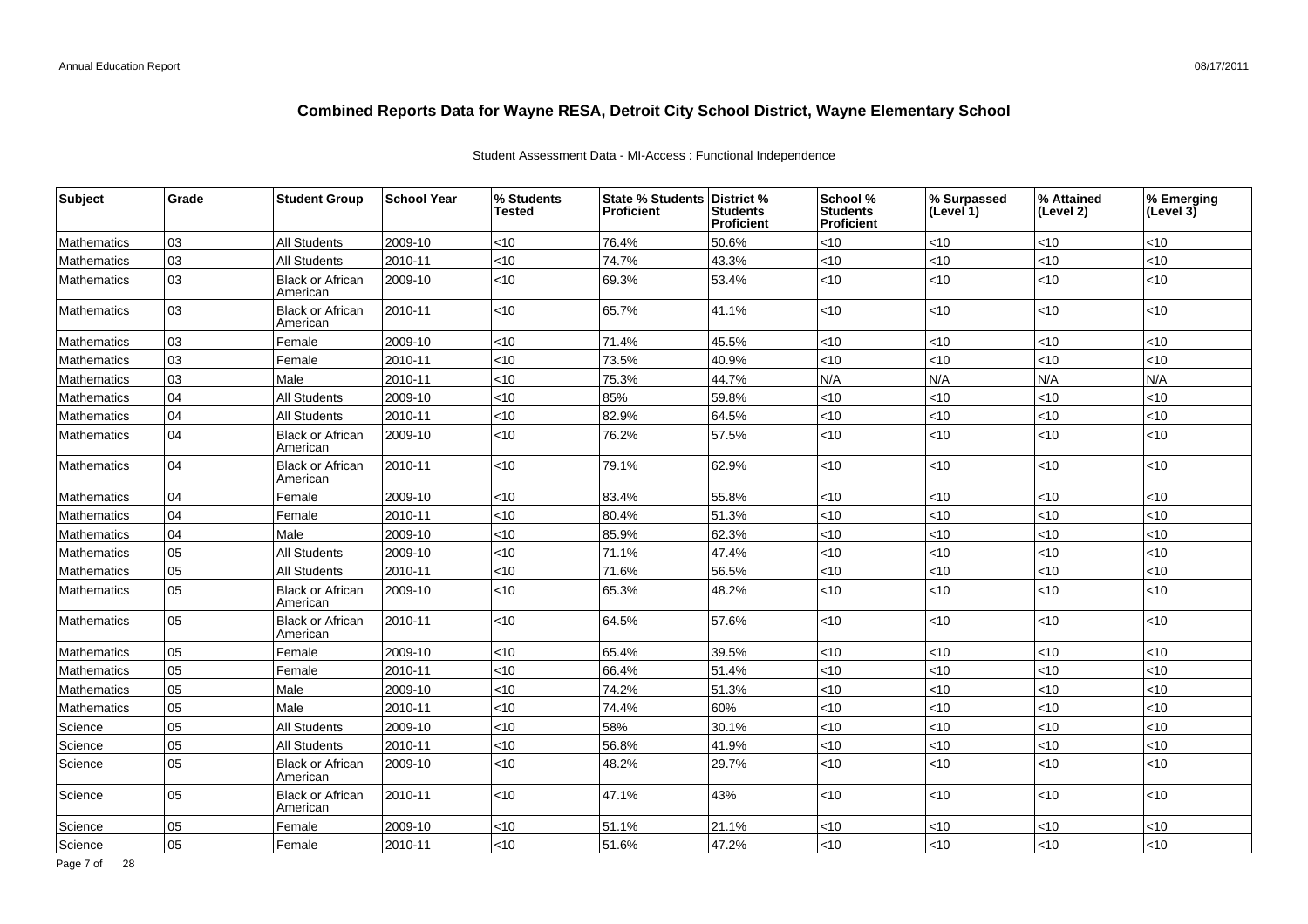### Student Assessment Data - MI-Access : Functional Independence

| Subject | Grade | Student Group | <b>School Year</b> | 0/<br>% Students<br><b>Tested</b> | <b>State % Students District %</b><br>Proficient | Students<br>Proficient | School %<br>l Students<br>Proficient | Ⅰ% Surpassed<br>l (Level 1) | O/_<br>% Attained<br>(Level 2) | % Emerging<br>(Level 3) |
|---------|-------|---------------|--------------------|-----------------------------------|--------------------------------------------------|------------------------|--------------------------------------|-----------------------------|--------------------------------|-------------------------|
| Science | 105   | Male          | 2009-10            | $\leq 10$                         | 61.6%                                            | 34.7%                  | l<10                                 | $<$ 10                      | I<10                           | $<$ 10                  |
| Science | 105   | Male          | $12010 - 1$        | $ $ < 10                          | 59.6%                                            | 38%                    | 1<1                                  | $<$ 10                      | l<10                           | $<$ 10                  |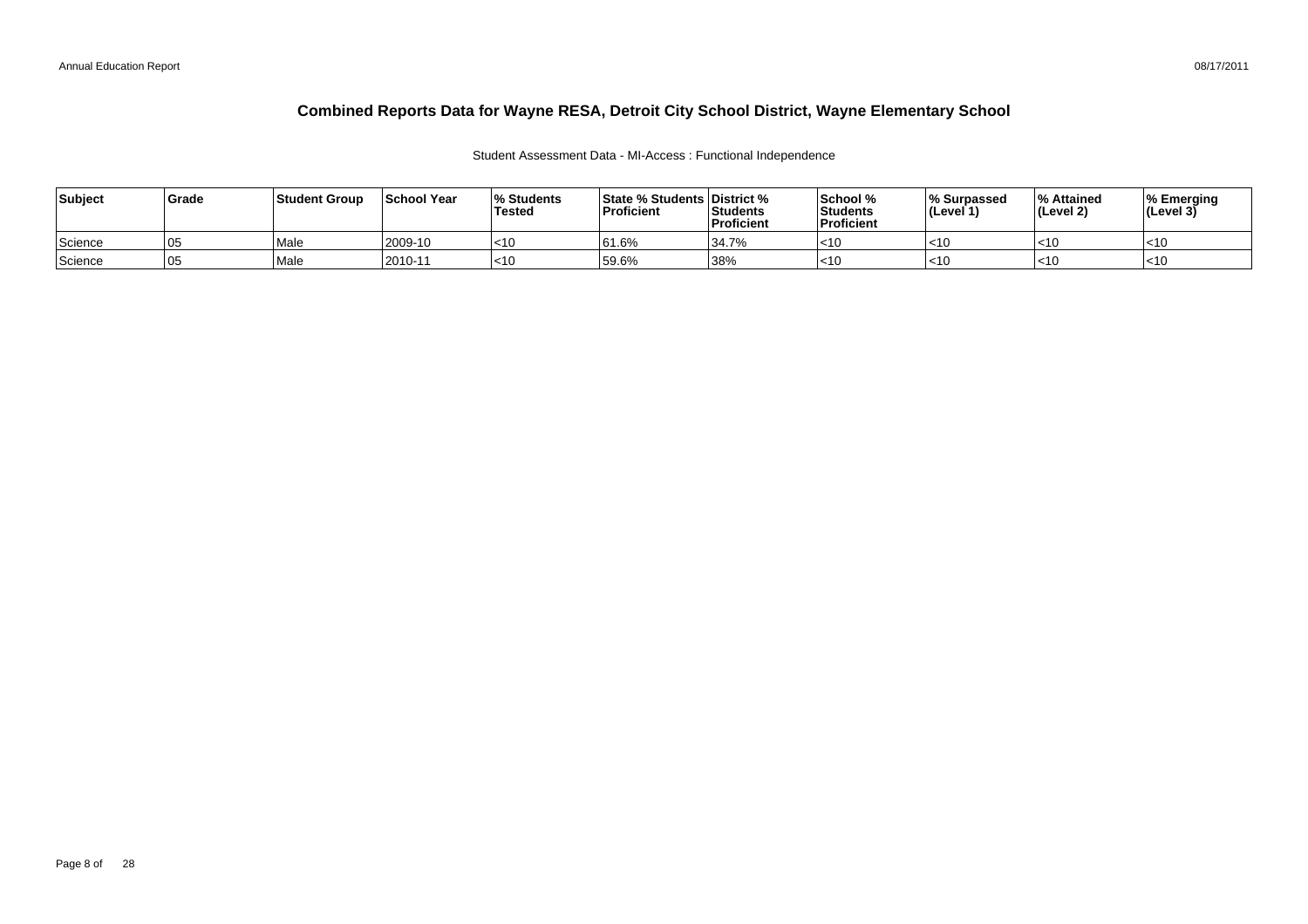## Student Assessment Data - MI-Access : Supported Independence

| Subject                       | Grade | <b>Student Group</b>                | <b>School Year</b> | % Students<br>Tested | <b>State % Students</b><br><b>Proficient</b> | District %<br><b>Students</b><br>Proficient | School %<br><b>Students</b><br>Proficient | % Surpassed<br>(Level 1) | % Attained<br>(Level 2) | % Emerging<br>(Level $3\bar{)}$ |
|-------------------------------|-------|-------------------------------------|--------------------|----------------------|----------------------------------------------|---------------------------------------------|-------------------------------------------|--------------------------|-------------------------|---------------------------------|
| English Language   03<br>Arts |       | <b>All Students</b>                 | 2009-10            | <10                  | 81.3%                                        | 78.8%                                       | $<$ 10                                    | <10                      | <10                     | <10                             |
| English Language 03<br>Arts   |       | <b>All Students</b>                 | 2010-11            | $<$ 10               | 85.2%                                        | 93.9%                                       | <10                                       | <10                      | <10                     | <10                             |
| English Language 03<br>Arts   |       | <b>Black or African</b><br>American | 2009-10            | <10                  | 80.1%                                        | 82.6%                                       | <10                                       | $<10$                    | <10                     | $<10$                           |
| English Language   03<br>Arts |       | <b>Black or African</b><br>American | 2010-11            | $<$ 10               | 85%                                          | 93.6%                                       | $<$ 10                                    | $<$ 10                   | $<$ 10                  | <10                             |
| English Language   03<br>Arts |       | Female                              | 2009-10            | $<$ 10               | 83.7%                                        | 75%                                         | <10                                       | $<$ 10                   | <10                     | < 10                            |
| English Language   03<br>Arts |       | Female                              | 2010-11            | $<$ 10               | 85.6%                                        | 86.7%                                       | <10                                       | $<$ 10                   | < 10                    | < 10                            |
| English Language   03<br>Arts |       | Male                                | 2010-11            | $<$ 10               | 85%                                          | 97.1%                                       | N/A                                       | N/A                      | N/A                     | N/A                             |
| English Language   04<br>Arts |       | All Students                        | 2009-10            | $<$ 10               | 79.3%                                        | 80%                                         | $<$ 10                                    | $<$ 10                   | $<$ 10                  | < 10                            |
| English Language   04<br>Arts |       | <b>All Students</b>                 | 2010-11            | $<$ 10               | 77.8%                                        | 74.5%                                       | $<$ 10                                    | <10                      | <10                     | <10                             |
| English Language   04<br>Arts |       | <b>Black or African</b><br>American | 2009-10            | <10                  | 77.9%                                        | 81%                                         | <10                                       | $<10$                    | $<10$                   | $<10$                           |
| English Language   04<br>Arts |       | <b>Black or African</b><br>American | 2010-11            | <10                  | 74.6%                                        | 77.1%                                       | <10                                       | $<$ 10                   | $<$ 10                  | $<$ 10                          |
| English Language   04<br>Arts |       | Female                              | 2009-10            | $<$ 10               | 79%                                          | 87.5%                                       | <10                                       | $<$ 10                   | <10                     | < 10                            |
| English Language   04<br>Arts |       | Female                              | 2010-11            | <10                  | 77.2%                                        | 63.2%                                       | $<$ 10                                    | $<$ 10                   | $ $ < 10                | < 10                            |
| Mathematics                   | 03    | <b>All Students</b>                 | 2009-10            | $<$ 10               | 87.2%                                        | 86.3%                                       | <10                                       | <10                      | $<10$                   | < 10                            |
| Mathematics                   | 03    | <b>All Students</b>                 | 2010-11            | <10                  | 87.5%                                        | 91.7%                                       | <10                                       | <10                      | <10                     | <10                             |
| Mathematics                   | 03    | <b>Black or African</b><br>American | 2009-10            | $<$ 10               | 88.1%                                        | 91.1%                                       | $<$ 10                                    | <10                      | <10                     | <10                             |
| Mathematics                   | 03    | <b>Black or African</b><br>American | 2010-11            | $<$ 10               | 86.4%                                        | 91.3%                                       | <10                                       | $<$ 10                   | $<$ 10                  | < 10                            |
| Mathematics                   | 03    | Female                              | 2009-10            | <10                  | 84.9%                                        | 73.3%                                       | <10                                       | < 10                     | $<10$                   | $<10$                           |
| Mathematics                   | 03    | Female                              | 2010-11            | <10                  | 90.1%                                        | 92.9%                                       | <10                                       | < 10                     | $<$ 10                  | <10                             |
| Mathematics                   | 03    | Male                                | 2010-11            | <10                  | 86.4%                                        | 91.2%                                       | N/A                                       | N/A                      | N/A                     | N/A                             |
| Mathematics                   | 04    | All Students                        | 2009-10            | $<$ 10               | 90.2%                                        | 93.3%                                       | <10                                       | < 10                     | <10                     | < 10                            |
| Mathematics                   | 04    | <b>All Students</b>                 | 2010-11            | <10                  | 83.4%                                        | 84%                                         | <10                                       | $<10$                    | $<10$                   | <10                             |
| Mathematics                   | 04    | <b>Black or African</b><br>American | 2009-10            | $<$ 10               | 89.3%                                        | 92.9%                                       | <10                                       | $<$ 10                   | <10                     | < 10                            |
| Page 9 of 28                  |       |                                     |                    |                      |                                              |                                             |                                           |                          |                         |                                 |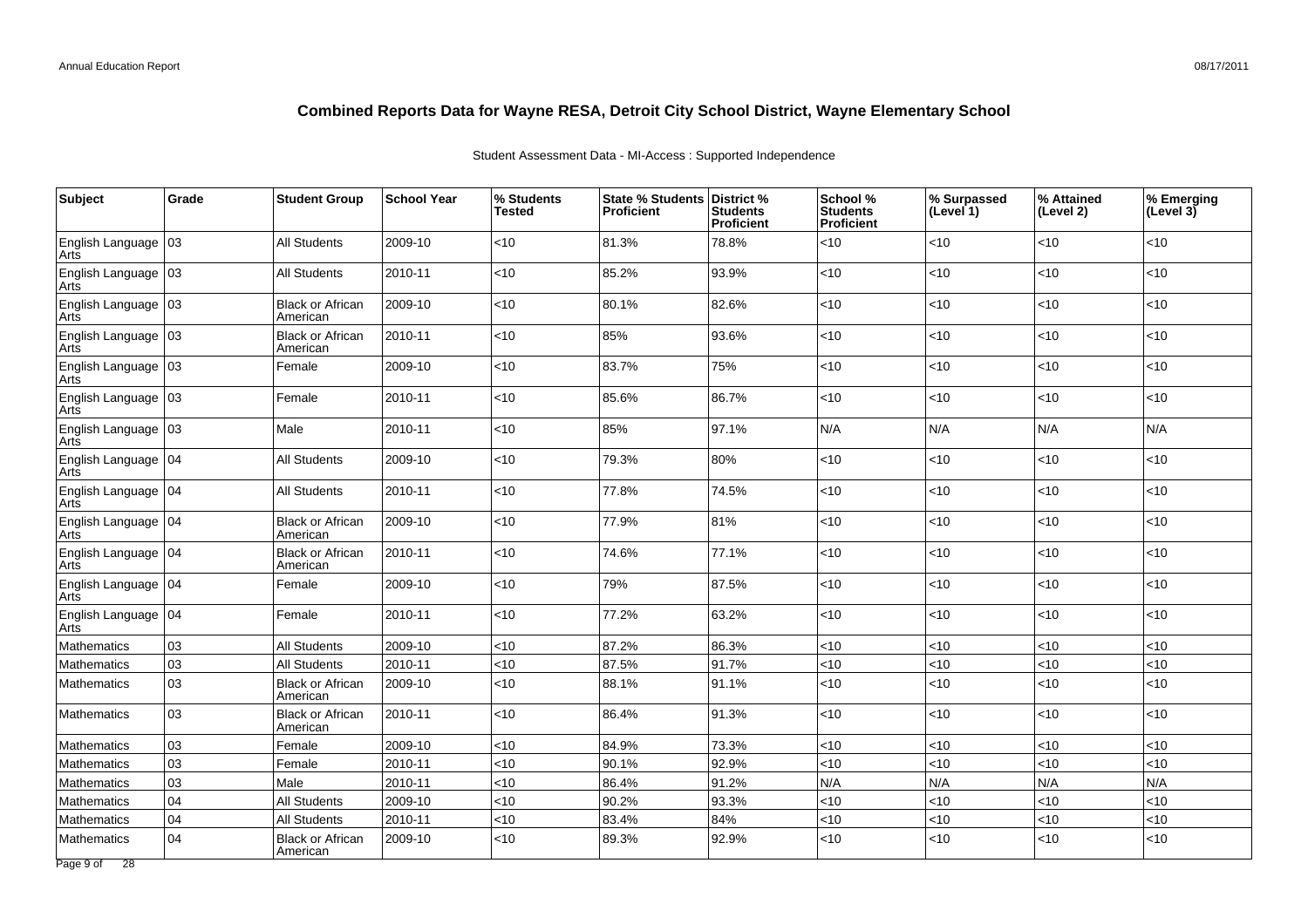### Student Assessment Data - MI-Access : Supported Independence

| Subject            | <b>Grade</b> | <b>Student Group</b>                  | <b>School Year</b> | <b>Students</b><br>Tested | <b>State % Students District %</b><br><b>Proficient</b> | <b>Students</b><br><b>Proficient</b> | School %<br>l Students<br><b>Proficient</b> | Ⅰ% Surpassed<br>(Level 1) | <b>∣% Attained</b><br>(Level 2) | ∣% Emerging<br>$ $ (Level 3) |
|--------------------|--------------|---------------------------------------|--------------------|---------------------------|---------------------------------------------------------|--------------------------------------|---------------------------------------------|---------------------------|---------------------------------|------------------------------|
| <b>Mathematics</b> | 104          | <b>Black or African</b><br>l American | 2010-11            | $ $ < 10                  | 81.6%                                                   | 85.1%                                | l<10                                        | $ $ < 10                  | $ $ < 10                        | $ $ < 10                     |
| <b>Mathematics</b> | <b>04</b>    | Female                                | 2009-10            | $\mathsf{I}$ <10          | 88.2%                                                   | 87.5%                                | l<10                                        | ∣<10                      | l<10                            | l<10                         |
| Mathematics        | 104          | Female                                | 2010-11            | $ $ < 10                  | 85.7%                                                   | 83.3%                                | l<10                                        | ∣<10                      | $\leq 10$                       | l<10                         |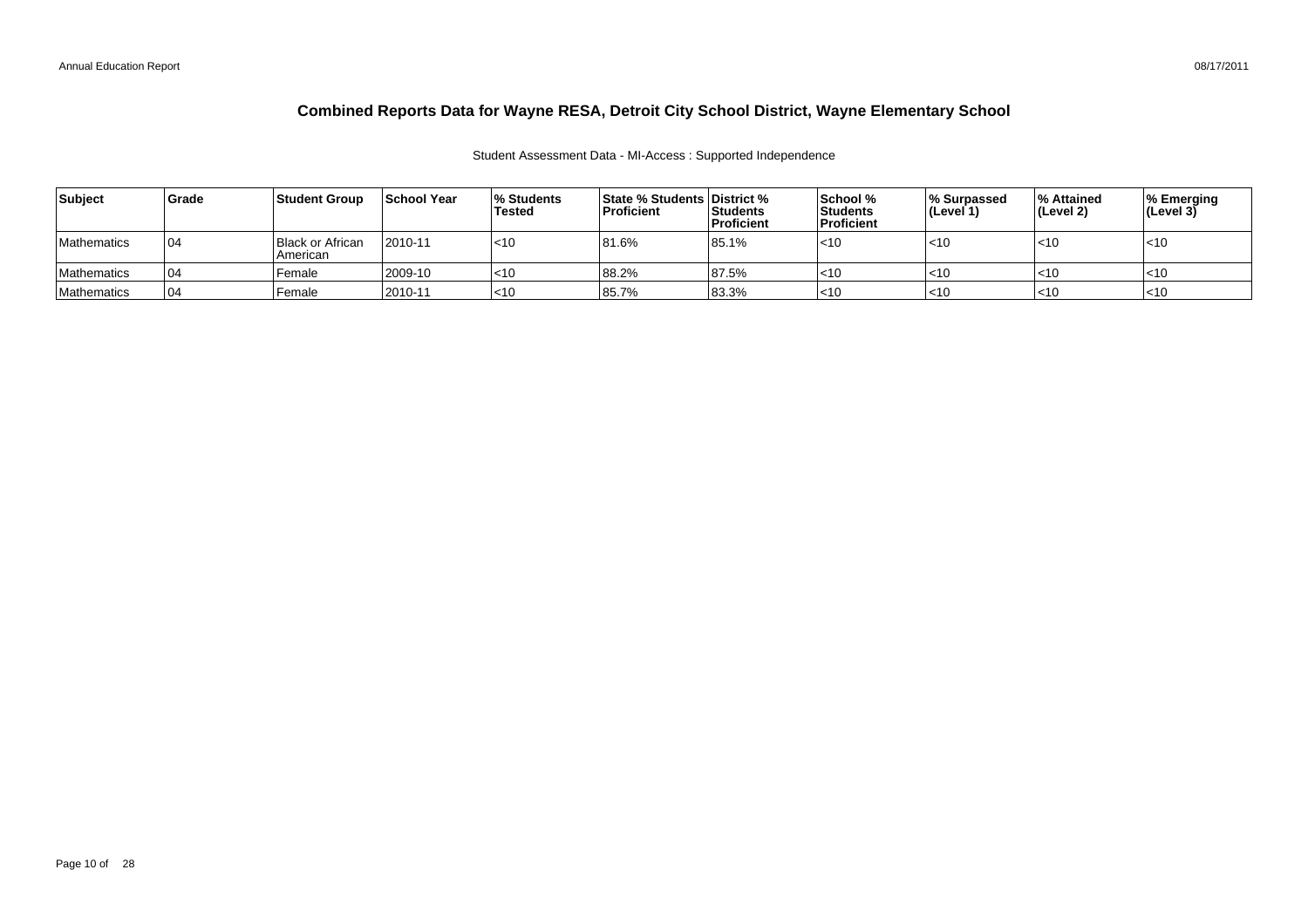### Student Assessment Data - MI-Access : Participation

| Subject | Grade | ∣Student Group | <b>School Year</b> | 07.<br>Students<br>Tested | <sup>৹⁄</sup> Students ∟<br><b>State</b><br>'Proficient | <b>District</b> %<br>Students<br><sup>'</sup> Proficient | School %<br>Students<br>--<br>Proficient | ∧ Surpassed<br>⊺(Level ′ | ہ Attained<br>Level 2) | % Emerging<br>$ $ (Level 3) |
|---------|-------|----------------|--------------------|---------------------------|---------------------------------------------------------|----------------------------------------------------------|------------------------------------------|--------------------------|------------------------|-----------------------------|
|---------|-------|----------------|--------------------|---------------------------|---------------------------------------------------------|----------------------------------------------------------|------------------------------------------|--------------------------|------------------------|-----------------------------|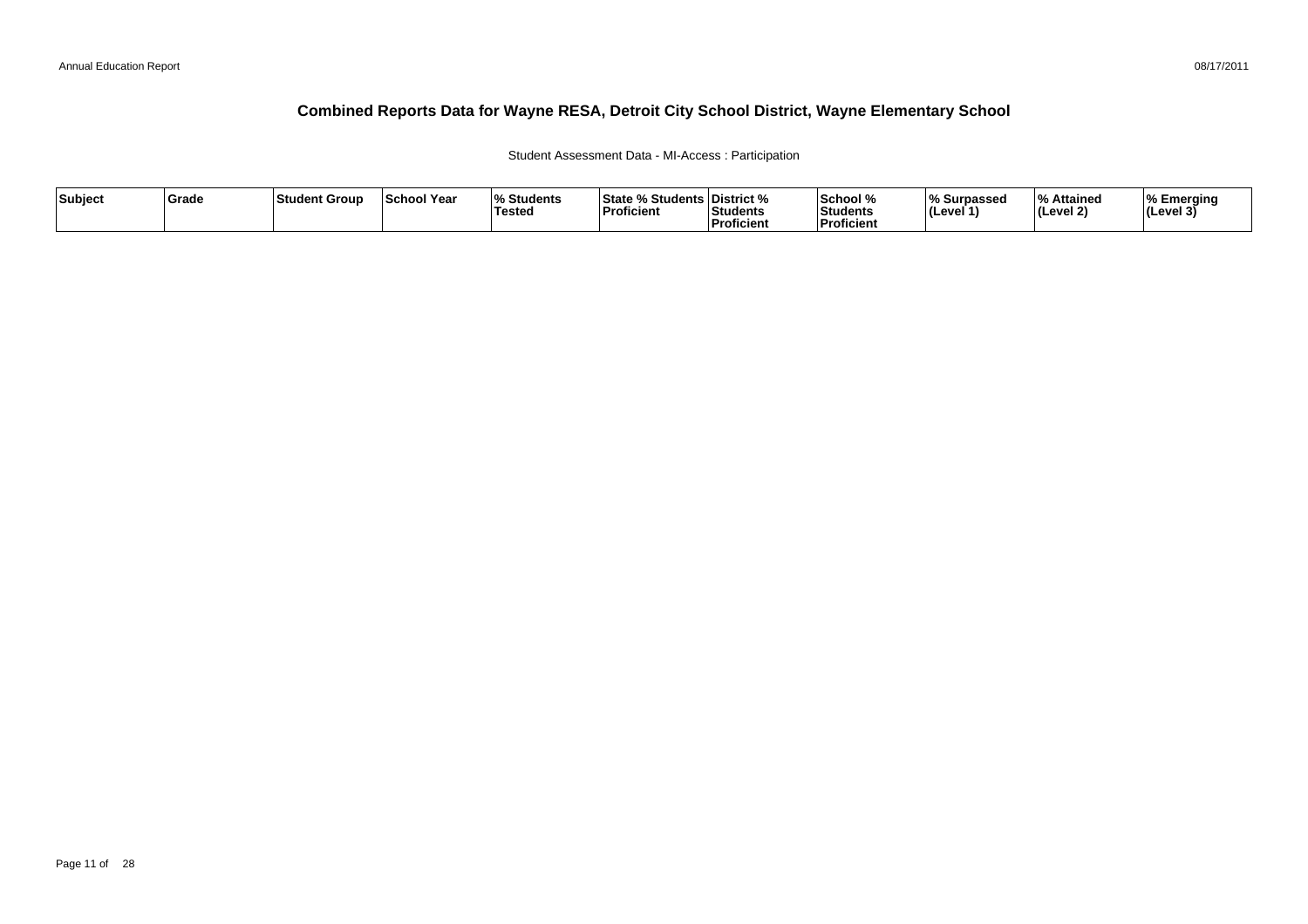| Subject            | Grade | <b>Student Group</b>                | <b>School Year</b> | % Students<br><b>Tested</b> | State % Students District %<br><b>Proficient</b> | <b>Students</b><br>Proficient | School %<br>Students<br>Proficient | % Level 1 | % Level 2 | % Level 3 |
|--------------------|-------|-------------------------------------|--------------------|-----------------------------|--------------------------------------------------|-------------------------------|------------------------------------|-----------|-----------|-----------|
| Reading            | 03    | <b>All Students</b>                 | 2009-10            | <10                         | 31.3%                                            | 32.8%                         | <10                                | <10       | <10       | <10       |
| Reading            | 03    | <b>Black or African</b><br>American | 2009-10            | < 10                        | 29.9%                                            | 35.1%                         | < 10                               | <10       | $<$ 10    | <10       |
| Reading            | 03    | Male                                | 2009-10            | <10                         | 31.2%                                            | 32.5%                         | < 10                               | <10       | $<$ 10    | < 10      |
| Reading            | 03    | Economically<br>Disadvantaged       | 2009-10            | <10                         | 30.4%                                            | 32.1%                         | $<10$                              | <10       | <10       | <10       |
| Reading            | 04    | <b>All Students</b>                 | 2009-10            | < 10                        | 50.7%                                            | 51.6%                         | < 10                               | < 10      | <10       | < 10      |
| Reading            | 04    | <b>Black or African</b><br>American | 2009-10            | <10                         | 43.8%                                            | 53.8%                         | <10                                | <10       | <10       | <10       |
| Reading            | 04    | Female                              | 2009-10            | <10                         | 50.6%                                            | 45%                           | $<$ 10                             | <10       | $<$ 10    | < 10      |
| Reading            | 04    | Male                                | 2009-10            | < 10                        | 50.8%                                            | 54.8%                         | < 10                               | <10       | <10       | < 10      |
| Reading            | 04    | Economically<br>Disadvantaged       | 2009-10            | <10                         | 49.8%                                            | 51.7%                         | < 10                               | <10       | <10       | < 10      |
| Reading            | 05    | <b>All Students</b>                 | 2009-10            | <10                         | 50%                                              | 28.2%                         | <10                                | <10       | <10       | < 10      |
| Reading            | 05    | <b>Black or African</b><br>American | 2009-10            | < 10                        | 41.1%                                            | 33.3%                         | $<$ 10                             | <10       | $<$ 10    | < 10      |
| Reading            | 05    | Female                              | 2009-10            | <10                         | 53.8%                                            | 23.5%                         | <10                                | <10       | $<$ 10    | < 10      |
| Reading            | 05    | Male                                | 2009-10            | < 10                        | 48%                                              | 29.6%                         | < 10                               | <10       | $<$ 10    | <10       |
| Reading            | 05    | Economically<br>Disadvantaged       | 2009-10            | <10                         | 48%                                              | 26.9%                         | < 10                               | <10       | <10       | < 10      |
| Mathematics        | 03    | <b>All Students</b>                 | 2009-10            | < 10                        | 60.1%                                            | 52.7%                         | < 10                               | <10       | <10       | < 10      |
| Mathematics        | 03    | <b>Black or African</b><br>American | 2009-10            | < 10                        | 54.5%                                            | 58.3%                         | < 10                               | <10       | $<$ 10    | < 10      |
| <b>Mathematics</b> | 03    | Male                                | 2009-10            | < 10                        | 62.2%                                            | 54.1%                         | < 10                               | < 10      | <10       | < 10      |
| Mathematics        | 03    | Economically<br>Disadvantaged       | 2009-10            | < 10                        | 60.8%                                            | 50.9%                         | < 10                               | <10       | <10       | < 10      |
| Mathematics        | 04    | All Students                        | 2009-10            | < 10                        | 73%                                              | 78.2%                         | < 10                               | <10       | $<$ 10    | < 10      |
| Mathematics        | 04    | <b>Black or African</b><br>American | 2009-10            | < 10                        | 67.4%                                            | 73.5%                         | $<10$                              | <10       | <10       | $<10$     |
| Mathematics        | 04    | Female                              | 2009-10            | <10                         | 71.2%                                            | 68.4%                         | <10                                | <10       | $<$ 10    | <10       |
| Mathematics        | 04    | Male                                | 2009-10            | < 10                        | 74%                                              | 83.3%                         | < 10                               | <10       | <10       | < 10      |
| Mathematics        | 04    | Economically<br>Disadvantaged       | 2009-10            | < 10                        | 72.5%                                            | 80.4%                         | < 10                               | <10       | <10       | < 10      |
| Mathematics        | 05    | All Students                        | 2009-10            | < 10                        | 62.6%                                            | 39.7%                         | <10                                | <10       | <10       | <10       |
| Mathematics        | 05    | <b>Black or African</b><br>American | 2009-10            | <10                         | 55.2%                                            | 39.1%                         | < 10                               | <10       | <10       | $<10$     |
| Mathematics        | 05    | Female                              | 2009-10            | <10                         | 60.9%                                            | 50%                           | < 10                               | <10       | <10       | < 10      |

### Student Assessment Data - MEAP-Access

Page 12 of 28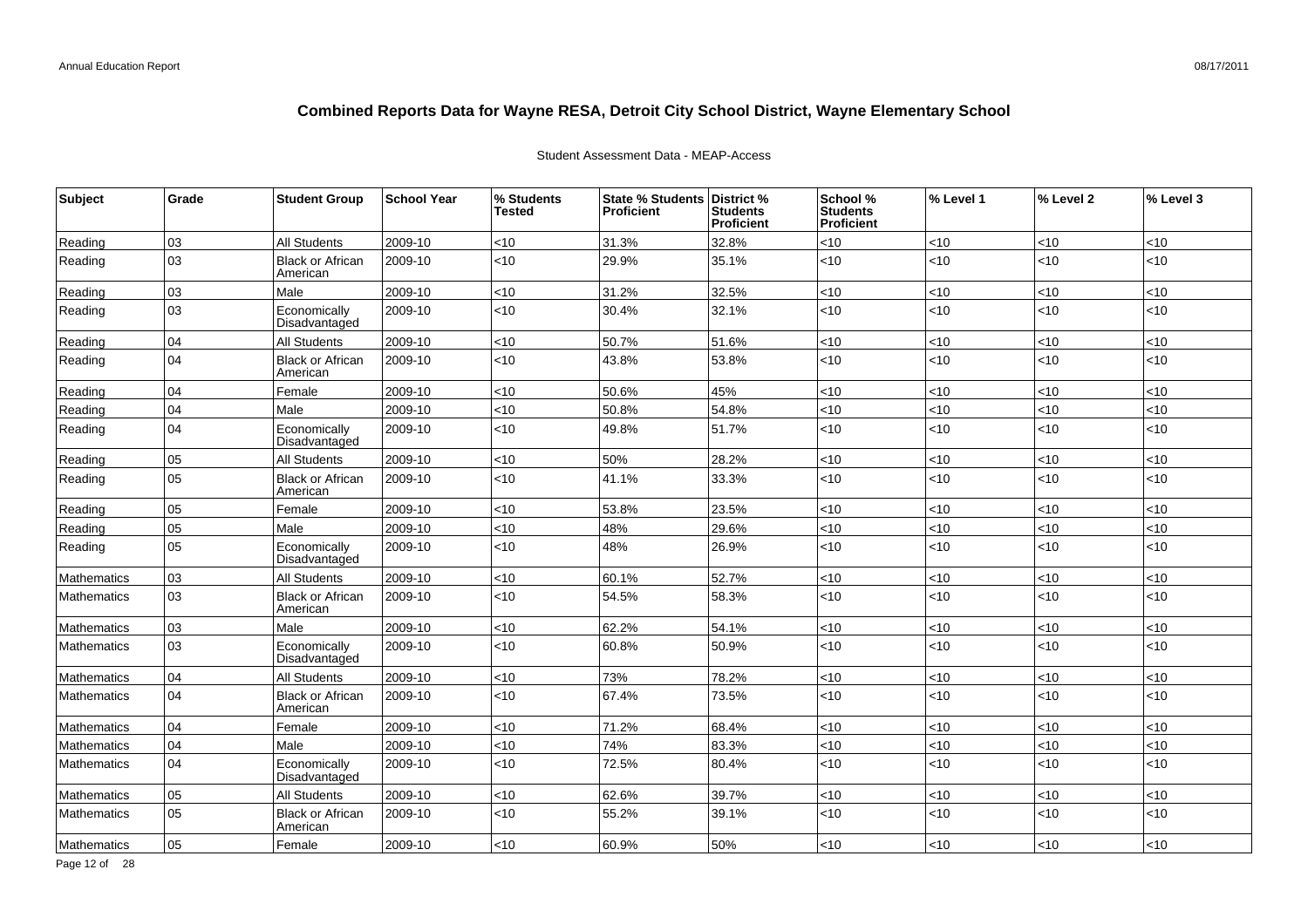## Student Assessment Data - MEAP-Access

| Subject            | Grade | <b>Student Group</b>                       | School Year | <b>Students</b><br><b>Tested</b> | <b>State % Students District %</b><br>Proficient | Students<br>Proficient | School %<br>Students<br>Proficient | l% Level 1 | ∣% Level 2 | $\%$ Level 3 |
|--------------------|-------|--------------------------------------------|-------------|----------------------------------|--------------------------------------------------|------------------------|------------------------------------|------------|------------|--------------|
| <b>Mathematics</b> | 105   | <sup>'</sup> Male                          | 2009-10     | $ $ < 10                         | 63.6%                                            | 36.2%                  | $ $ <10                            |            | l<10       | I<10         |
| Mathematics        | 05    | Economically<br><sup>I</sup> Disadvantaged | 2009-10     | $ $ < 10                         | 60.3%                                            | 39%                    | l<10                               | 5 I U      | $ $ < 10   | $\leq 10$    |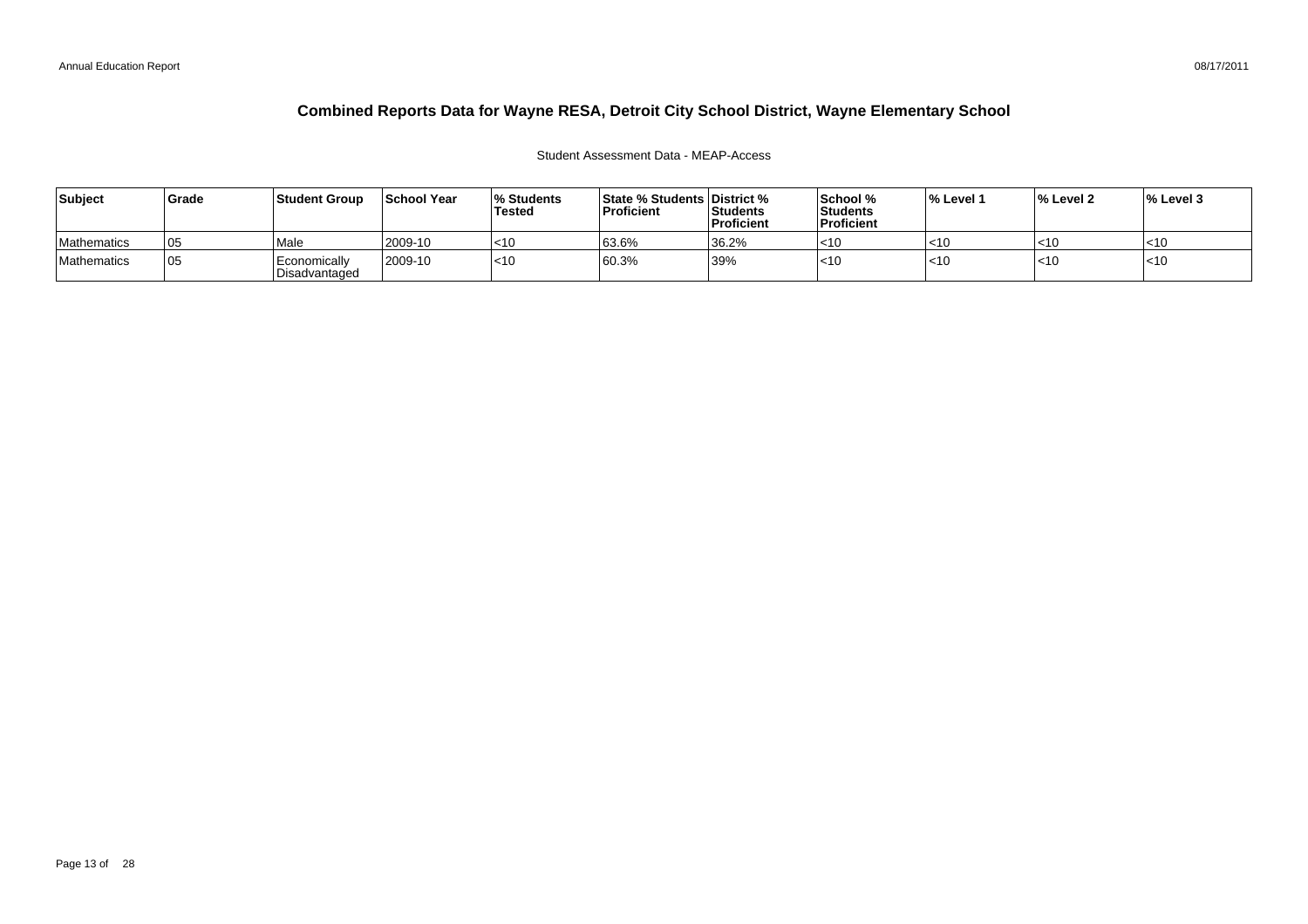## AYP Detail Data

| <b>Student Group</b>                               | Location        | <b>Subject</b>                     | % Tested (Goal 95%) | % Proficient for AYP* |
|----------------------------------------------------|-----------------|------------------------------------|---------------------|-----------------------|
| All Students                                       | State           | English Language Arts /<br>Reading | 98.9%               | 93.7%                 |
| <b>All Students</b>                                | <b>State</b>    | Mathematics                        | 98.6%               | 94.4%                 |
| <b>All Students</b>                                | <b>District</b> | English Language Arts /<br>Reading | 94.9%               | 85.2%                 |
| <b>All Students</b>                                | <b>District</b> | Mathematics                        | 94%                 | 87.5%                 |
| All Students                                       | School          | English Language Arts /<br>Reading | 100%                | 90.7%                 |
| <b>All Students</b>                                | School          | Mathematics                        | 100%                | 93.2%                 |
| American Indian or Alaska<br>Native                | <b>State</b>    | English Language Arts /<br>Reading | 98.4%               | 92.1%                 |
| American Indian or Alaska<br>Native                | <b>State</b>    | <b>Mathematics</b>                 | 98.1%               | 93.4%                 |
| American Indian or Alaska<br>Native                | <b>District</b> | English Language Arts /<br>Reading | 93.3%               | 89.5%                 |
| American Indian or Alaska<br>Native                | <b>District</b> | <b>Mathematics</b>                 | 91.7%               | 87.1%                 |
| American Indian or Alaska<br>Native                | School          | English Language Arts /<br>Reading | $30$                | <30                   |
| American Indian or Alaska<br>Native                | School          | Mathematics                        | $30$                | $30$                  |
| Asian, Native Hawaiian, or<br>Pacific Islander     | <b>State</b>    | English Language Arts /<br>Reading | 100.5%              | 96.5%                 |
| Asian, Native Hawaiian, or<br>Pacific Islander     | <b>State</b>    | <b>Mathematics</b>                 | 99.3%               | 97.4%                 |
| Asian, Native Hawaiian, or<br>Pacific Islander     | <b>District</b> | English Language Arts /<br>Reading | 98.5%               | 90%                   |
| Asian, Native Hawaiian, or<br>Pacific Islander     | <b>District</b> | <b>Mathematics</b>                 | 98.5%               | 95.5%                 |
| <b>Black or African American</b>                   | State           | English Language Arts /<br>Reading | 96.8%               | 87.7%                 |
| <b>Black or African American</b>                   | State           | Mathematics                        | 96.4%               | 88.9%                 |
| <b>Black or African American</b>                   | <b>District</b> | English Language Arts /<br>Reading | 94.8%               | 84.7%                 |
| <b>Black or African American</b>                   | District        | <b>Mathematics</b>                 | 93.8%               | 86.5%                 |
| <b>Black or African American</b>                   | School          | English Language Arts /<br>Reading | 100%                | 91%                   |
| <b>Black or African American</b>                   | School          | Mathematics                        | 100%                | 93.5%                 |
| Hispanic or Latino                                 | <b>State</b>    | English Language Arts /<br>Reading | 98.8%               | 91.7%                 |
| Hispanic or Latino                                 | State           | <b>Mathematics</b>                 | 98.1%               | 93.4%                 |
| Hispanic or Latino                                 | <b>District</b> | English Language Arts /<br>Reading | 95.5%               | 88.8%                 |
| Hispanic or Latino                                 | <b>District</b> | <b>Mathematics</b>                 | 94.9%               | 94%                   |
| Two or More Races                                  | State           | English Language Arts /<br>Reading | 99.2%               | 94.1%                 |
| Two or More Races                                  | <b>State</b>    | Mathematics                        | 99%                 | 94.9%                 |
| Two or More Races                                  | <b>District</b> | English Language Arts /<br>Reading | $30$                | <30                   |
| Two or More Races                                  | <b>District</b> | <b>Mathematics</b>                 | $30$                | $30$                  |
| Two or More Races                                  | School          | English Language Arts /<br>Reading | N/A                 | N/A                   |
| Two or More Races                                  | School          | <b>Mathematics</b>                 | N/A                 | N/A                   |
| White                                              | <b>State</b>    | English Language Arts /<br>Reading | 99.4%               | 95.1%                 |
| White                                              | <b>State</b>    | Mathematics                        | 99.2%               | 95.6%                 |
| White                                              | <b>District</b> | English Language Arts /<br>Reading | 96.8%               | 84.5%                 |
| White                                              | <b>District</b> | <b>Mathematics</b>                 | 94.9%               | 91.3%                 |
| White                                              | School          | English Language Arts /<br>Reading | N/A                 | N/A                   |
| White                                              | School          | <b>Mathematics</b>                 | N/A                 | N/A                   |
| Economically<br>Disadvantaged<br>Page 14 of<br>-28 | <b>State</b>    | English Language Arts /<br>Reading | 98.4%               | 90.4%                 |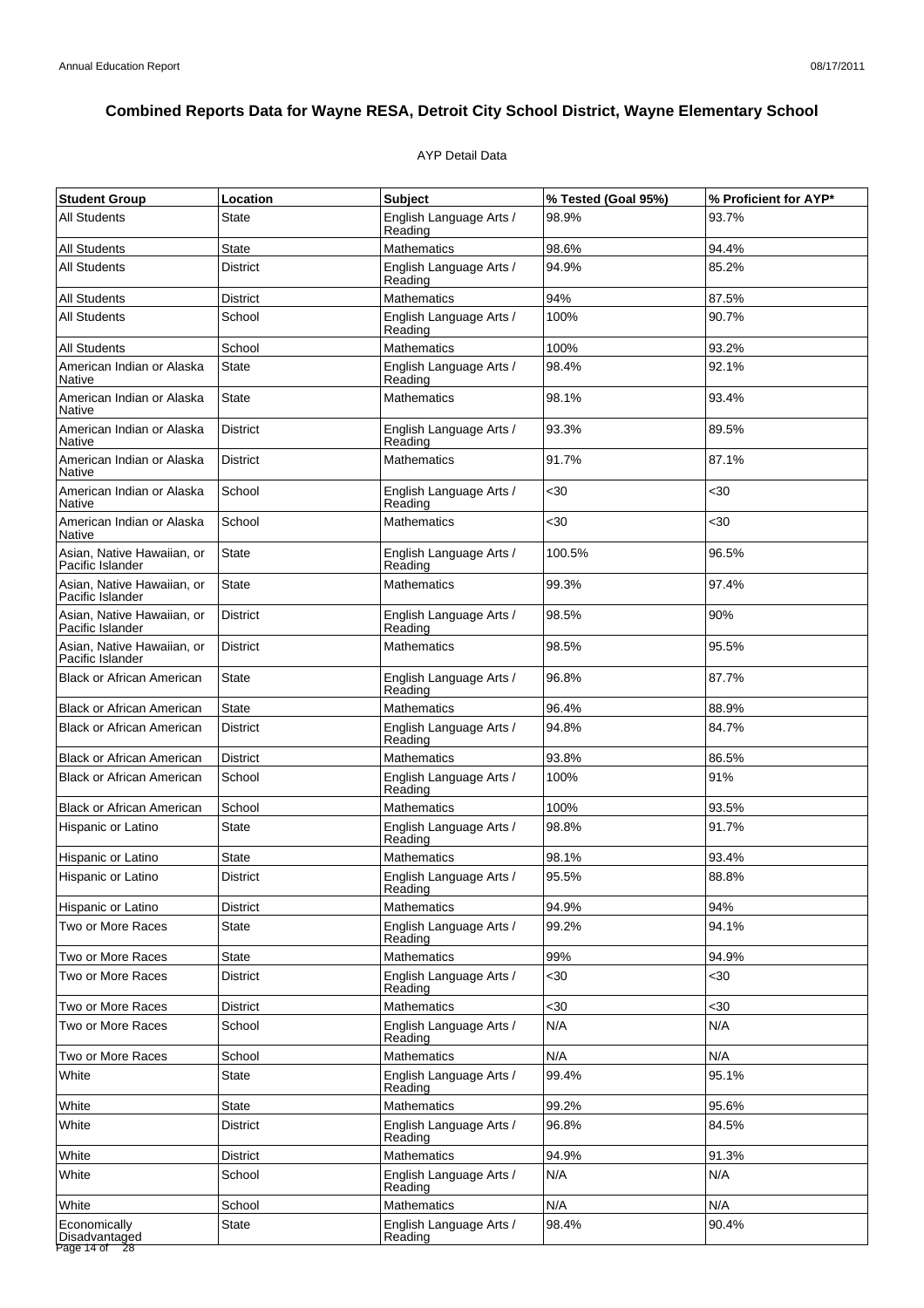## AYP Detail Data

| <b>Student Group</b>              | Location        | <b>Subject</b>                     | % Tested (Goal 95%) | % Proficient for AYP* |
|-----------------------------------|-----------------|------------------------------------|---------------------|-----------------------|
| Economically<br>Disadvantaged     | <b>State</b>    | <b>Mathematics</b>                 | 98.1%               | 91.9%                 |
| Economically<br>Disadvantaged     | <b>District</b> | English Language Arts /<br>Reading | 95.1%               | 85.1%                 |
| Economically<br>Disadvantaged     | <b>District</b> | <b>Mathematics</b>                 | 94.3%               | 87.6%                 |
| Economically<br>Disadvantaged     | School          | English Language Arts /<br>Reading | 100%                | 90%                   |
| Economically<br>Disadvantaged     | School          | <b>Mathematics</b>                 | 100%                | 92.4%                 |
| <b>Limited English Proficient</b> | State           | English Language Arts /<br>Reading | 99%                 | 85.3%                 |
| <b>Limited English Proficient</b> | <b>State</b>    | <b>Mathematics</b>                 | 98.2%               | 91.2%                 |
| <b>Limited English Proficient</b> | <b>District</b> | English Language Arts /<br>Reading | 96.2%               | 88.6%                 |
| <b>Limited English Proficient</b> | <b>District</b> | <b>Mathematics</b>                 | 95.9%               | 93.8%                 |
| <b>Students with Disabilities</b> | <b>State</b>    | English Language Arts /<br>Reading | 97.8%               | 72.9%                 |
| <b>Students with Disabilities</b> | State           | <b>Mathematics</b>                 | 97.6%               | 78.9%                 |
| <b>Students with Disabilities</b> | <b>District</b> | English Language Arts /<br>Reading | 90.1%               | 55.3%                 |
| <b>Students with Disabilities</b> | <b>District</b> | <b>Mathematics</b>                 | 88.8%               | 66.5%                 |
| <b>Students with Disabilities</b> | School          | English Language Arts /<br>Reading | 100%                | 67.4%                 |
| <b>Students with Disabilities</b> | School          | <b>Mathematics</b>                 | 100%                | 76.2%                 |

Note: 1100 Recently arrived LEP students took part in the State's ELPA instead of the MEAP/MME/MI-Access.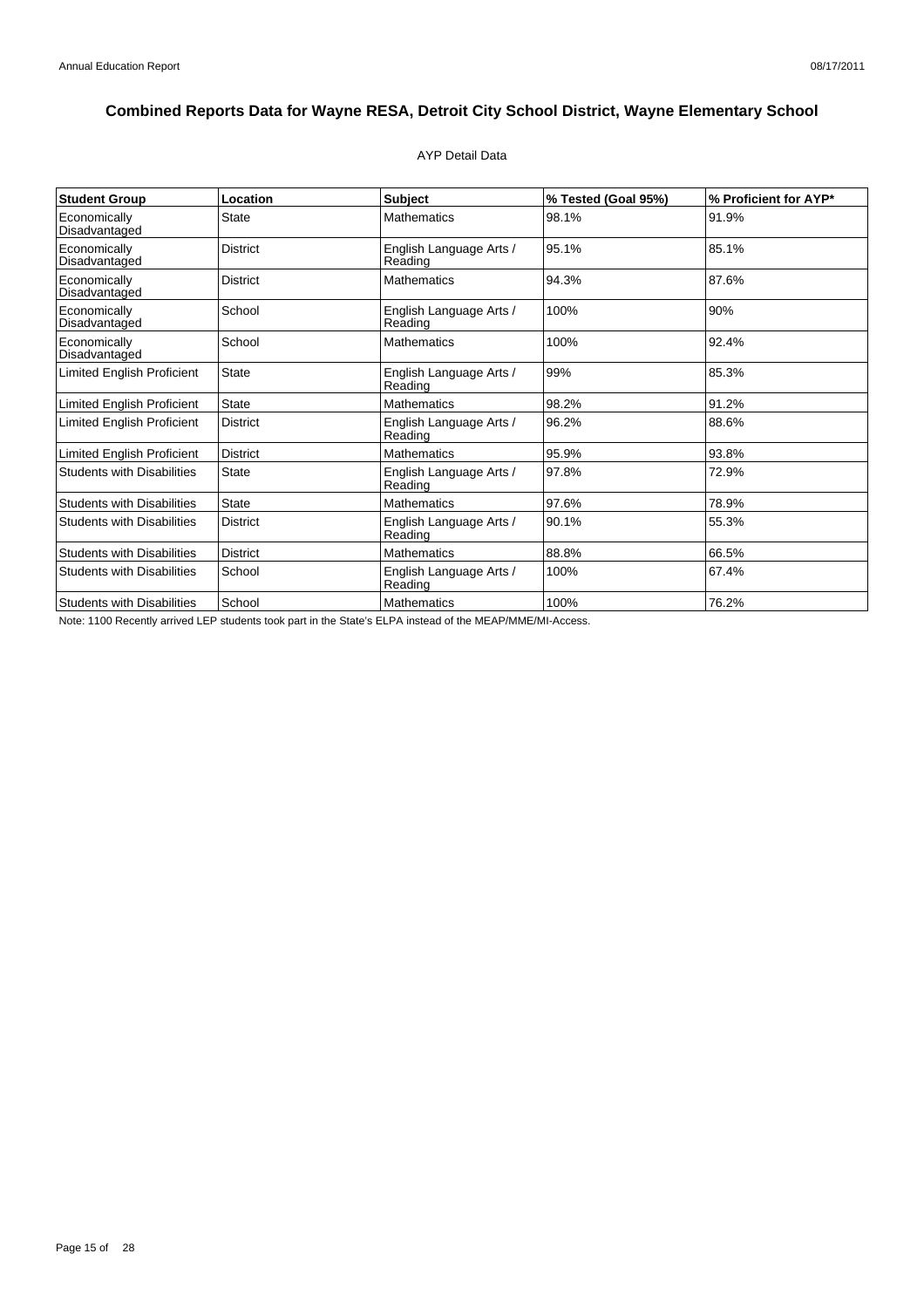AYP Detail Data - Graduation Rate

| <b>Student Group</b>                        | Location        | <b>Graduation Rate (High Schools only) (Goal</b><br>80%) |
|---------------------------------------------|-----------------|----------------------------------------------------------|
| <b>All Students</b>                         | <b>State</b>    | 75.96%                                                   |
| <b>All Students</b>                         | <b>District</b> | 62.27%                                                   |
| American Indian or Alaska Native            | <b>State</b>    | 65.87%                                                   |
| American Indian or Alaska Native            | <b>District</b> | 67.65%                                                   |
| Asian, Native Hawaiian, or Pacific Islander | <b>State</b>    | 87.07%                                                   |
| Asian, Native Hawaiian, or Pacific Islander | <b>District</b> | 70.69%                                                   |
| <b>Black or African American</b>            | <b>State</b>    | 57.97%                                                   |
| <b>Black or African American</b>            | <b>District</b> | 62.72%                                                   |
| Hispanic or Latino                          | <b>State</b>    | 63.52%                                                   |
| Hispanic or Latino                          | <b>District</b> | 59.11%                                                   |
| Two or More Races                           | <b>State</b>    | 66.55%                                                   |
| White                                       | <b>State</b>    | 82.04%                                                   |
| White                                       | <b>District</b> | 39.17%                                                   |
| Economically Disadvantaged                  | <b>State</b>    | 66.59%                                                   |
| <b>Economically Disadvantaged</b>           | <b>District</b> | 63.16%                                                   |
| <b>Limited English Proficient</b>           | <b>State</b>    | 83.13%                                                   |
| <b>Limited English Proficient</b>           | <b>District</b> | $<$ 10                                                   |
| <b>Students with Disabilities</b>           | <b>State</b>    | 58.68%                                                   |
| <b>Students with Disabilities</b>           | <b>District</b> | 45.79%                                                   |

\* All data based on students enrolled for a full academic year.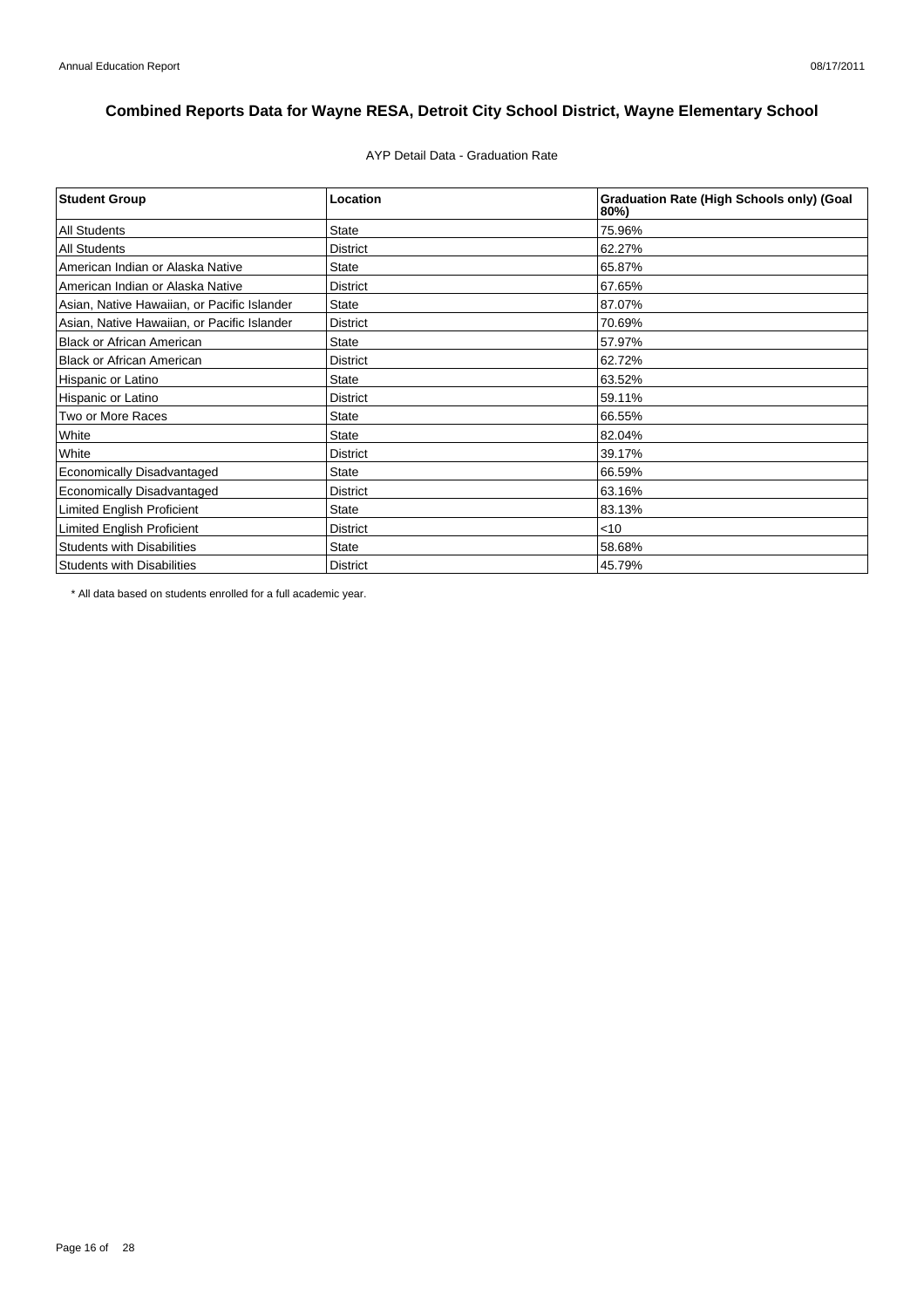## AYP Detail Data - Attendance Rate

| <b>Student Group</b>                        | Location        | Attendance Rate (Goal 90%) |
|---------------------------------------------|-----------------|----------------------------|
| <b>All Students</b>                         | <b>State</b>    | 94.9%                      |
| <b>All Students</b>                         | <b>District</b> | 88.8%                      |
| <b>All Students</b>                         | School          | 88.3%                      |
| American Indian or Alaska Native            | <b>State</b>    | 94%                        |
| American Indian or Alaska Native            | <b>District</b> | 88.6%                      |
| American Indian or Alaska Native            | School          | 76.5%                      |
| Asian, Native Hawaiian, or Pacific Islander | <b>State</b>    | 96.6%                      |
| Asian, Native Hawaiian, or Pacific Islander | <b>District</b> | 93.4%                      |
| Asian, Native Hawaiian, or Pacific Islander | School          | 65.3%                      |
| <b>Black or African American</b>            | State           | 91.9%                      |
| <b>Black or African American</b>            | <b>District</b> | 88.4%                      |
| <b>Black or African American</b>            | School          | 88.4%                      |
| Hispanic or Latino                          | <b>State</b>    | 94.2%                      |
| Hispanic or Latino                          | <b>District</b> | 91.8%                      |
| Hispanic or Latino                          | School          | 88.2%                      |
| Two or More Races                           | <b>State</b>    | 94.7%                      |
| White                                       | <b>State</b>    | 95.6%                      |
| White                                       | <b>District</b> | 89.1%                      |
| <b>Economically Disadvantaged</b>           | <b>State</b>    | 93.4%                      |
| <b>Economically Disadvantaged</b>           | <b>District</b> | 88.3%                      |
| Economically Disadvantaged                  | School          | 88.2%                      |
| Limited English Proficient                  | <b>State</b>    | 94.8%                      |
| <b>Limited English Proficient</b>           | <b>District</b> | 92.1%                      |
| <b>Students with Disabilities</b>           | State           | 93.4%                      |
| <b>Students with Disabilities</b>           | <b>District</b> | 86.7%                      |
| <b>Students with Disabilities</b>           | School          | 88.5%                      |

\* All data based on students enrolled for a full academic year.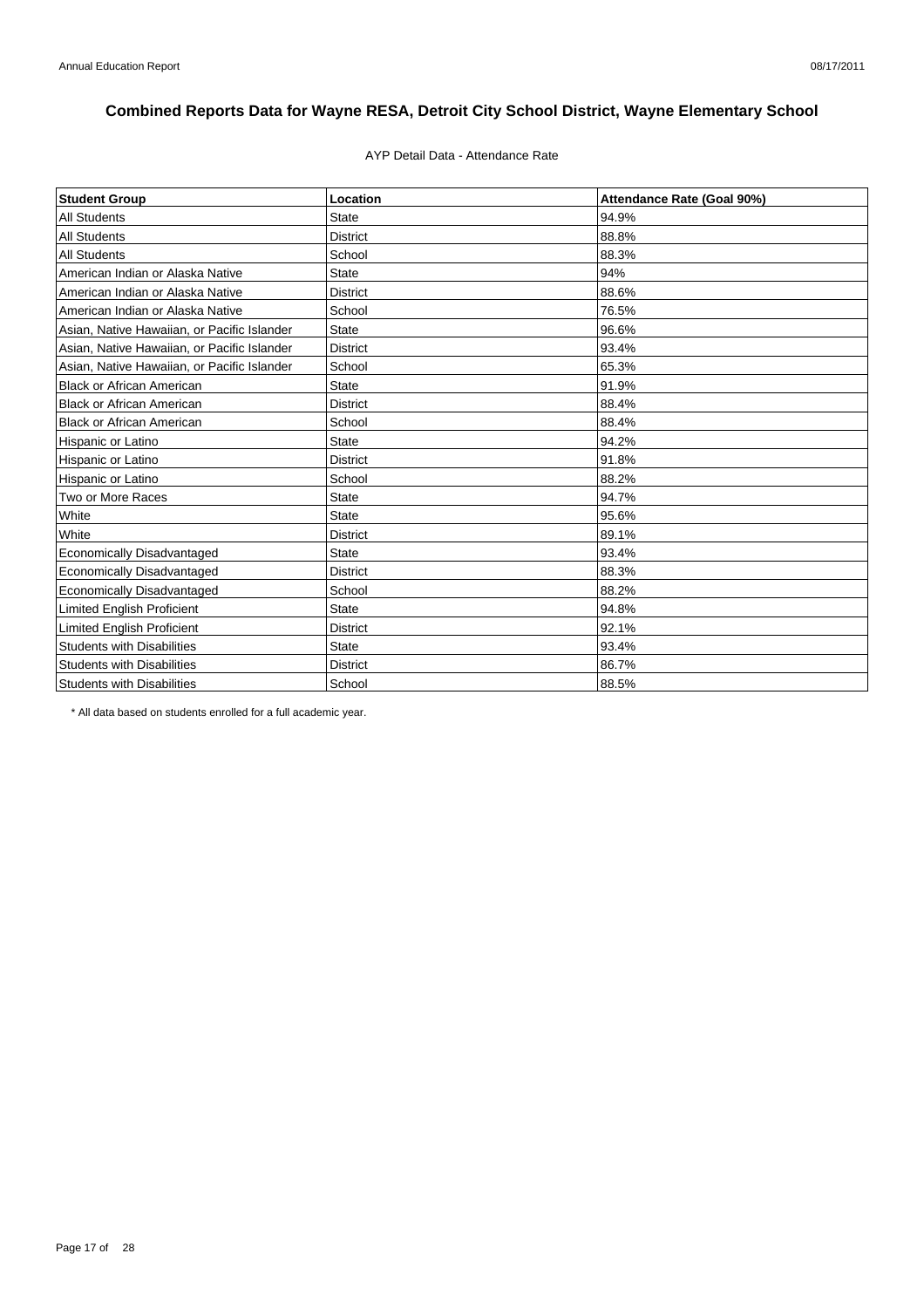Michigan Annual AYP Objectives for Reading/ELA

| School Year   | Grade 3 | Grade 4 | Grade 5 | Grade 6 | Grade 7 | Grade 8 | Grade 11 |
|---------------|---------|---------|---------|---------|---------|---------|----------|
| 2001-02       |         | 38%     |         |         | 31%     |         | 42%      |
| 2002-03       |         | 38%     |         |         | 31%     |         | 42%      |
| 2003-04       |         | 38%     |         |         | 31%     |         | 42%      |
| 2004-05       |         | 48%     |         |         | 43%     |         | 52%      |
| 2005-06       | 50%     | 48%     | 46%     | 45%     | 43%     | 41%     | 52%      |
| 2006-07       | 50%     | 48%     | 46%     | 45%     | 43%     | 41%     | 52%      |
| 2007-08       | 60%     | 59%     | 57%     | 56%     | 54%     | 53%     | 61%      |
| 2008-09       | 60%     | 59%     | 57%     | 56%     | 54%     | 53%     | 61%      |
| 2009-10       | 70%     | 69%     | 68%     | 67%     | 66%     | 65%     | 71%      |
| $ 2010 - 11$  | 78%     | 77%     | 76%     | 75%     | 74%     | 73%     | 79%      |
| $ 2011 - 12 $ | 86%     | 85%     | 84%     | 83%     | 82%     | 82%     | 86%      |
| $ 2012 - 13 $ | 93%     | 92%     | 92%     | 91%     | 91%     | 91%     | 93%      |
| $ 2013 - 14 $ | 100%    | 100%    | 100%    | 100%    | 100%    | 100%    | 100%     |

08/17/2011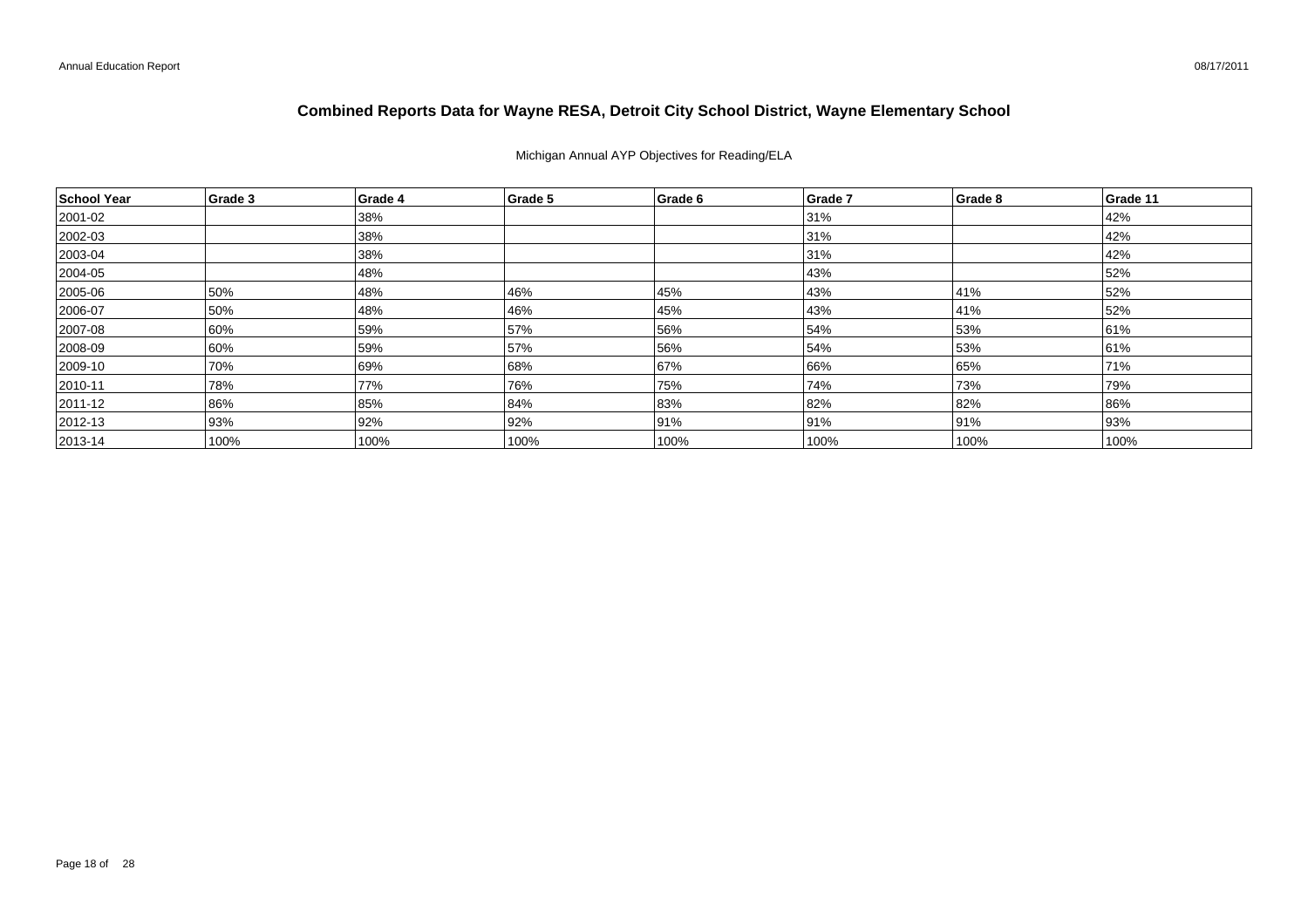## Michigan Annual AYP Objectives for Mathematics

| School Year  | Grade 3 | Grade 4 | Grade 5 | Grade 6 | Grade 7 | Grade 8 | Grade 11 |
|--------------|---------|---------|---------|---------|---------|---------|----------|
| 2001-02      |         | 47%     |         |         |         | 31%     | 33%      |
| 2002-03      |         | 47%     |         |         |         | 31%     | 33%      |
| $ 2003 - 04$ |         | 47%     |         |         |         | 31%     | 33%      |
| 2004-05      |         | 56%     |         |         |         | 43%     | 44%      |
| 2005-06      | 59%     | 56%     | 53%     | 50%     | 46%     | 43%     | 44%      |
| 2006-07      | 59%     | 56%     | 53%     | 50%     | 46%     | 43%     | 44%      |
| 2007-08      | 67%     | 65%     | 62%     | 60%     | 57%     | 54%     | 55%      |
| 2008-09      | 67%     | 65%     | 62%     | 60%     | 57%     | 54%     | 55%      |
| 2009-10      | 67%     | 65%     | 62%     | 60%     | 57%     | 54%     | 55%      |
| $ 2010 - 11$ | 75%     | 74%     | 71%     | 70%     | 67%     | 66%     | 67%      |
| 2011-12      | 83%     | 82%     | 81%     | 80%     | 78%     | 77%     | 78%      |
| $ 2012 - 13$ | 91%     | 91%     | 90%     | 90%     | 89%     | 89%     | 89%      |
| $ 2013 - 14$ | 100%    | 100%    | 100%    | 100%    | 100%    | 100%    | 100%     |

08/17/2011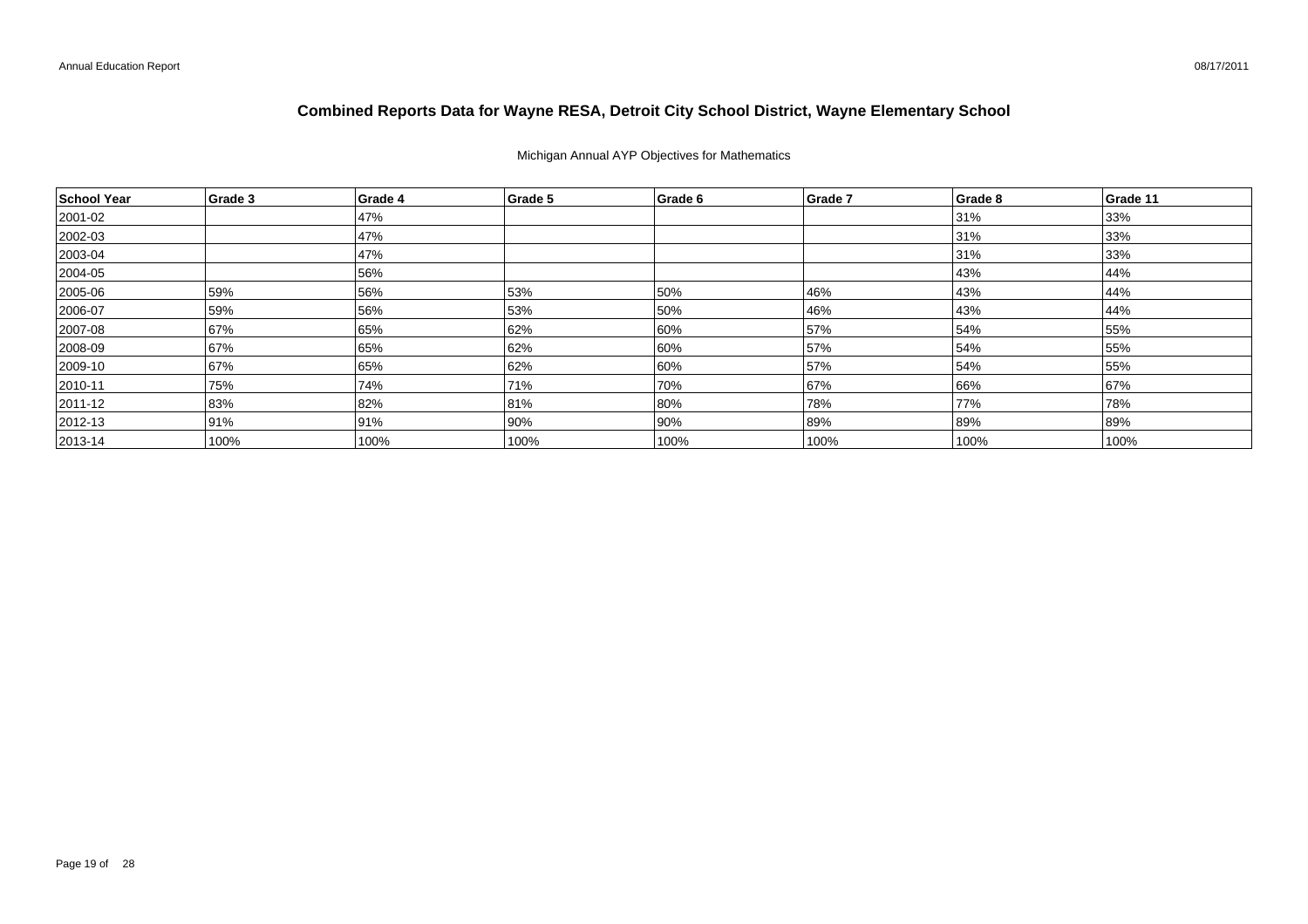School AYP Status

| <b>Title 1 Status</b> | <b>AYP ELA/Reading Status</b> | <b>AYP Mathematics Status</b> | <b>AYP Overall Status</b> | Education Yes Report Card   School Improvement Status   Years in Improvement<br>Grad |             |  |
|-----------------------|-------------------------------|-------------------------------|---------------------------|--------------------------------------------------------------------------------------|-------------|--|
| Yes                   | Not Met                       | Not Met                       | Not Me                    |                                                                                      | Improvement |  |

% of Schools making AYP: 100%<br>% of Schools in School Improvement status: 0%<br>% of Schools in Corrective Action status: 0%<br>% of Schools in Restructuring status: 0%<br>% of Title I Schools in School Improvement status: 0%<br>% of T

% of Title I Schools in Restructuring status: 0%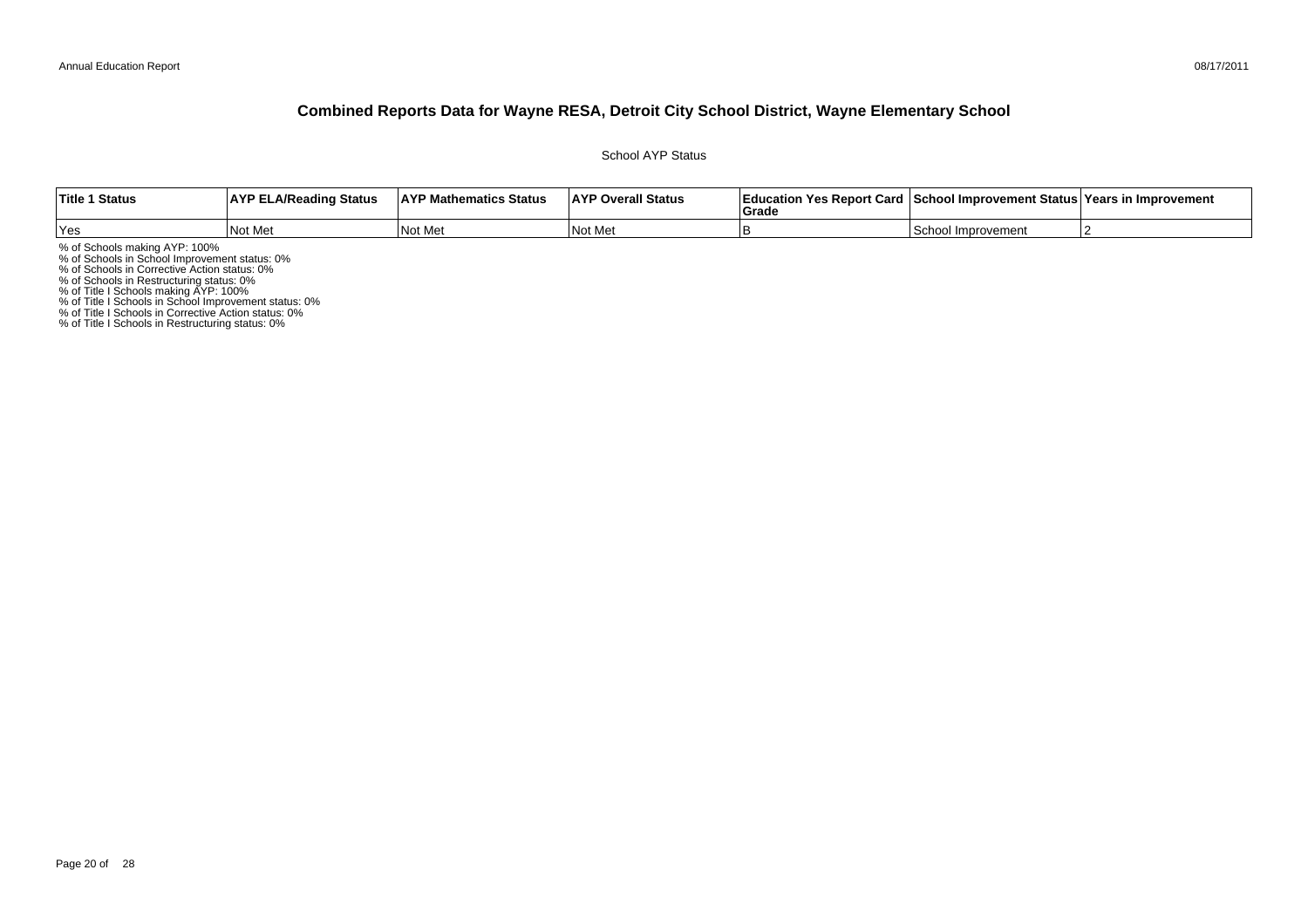Teacher Quality Data

|                                                                                                           | Other | 'B.A. | M.A.  | l Ph.D |
|-----------------------------------------------------------------------------------------------------------|-------|-------|-------|--------|
| Professional Qualifications<br>of All Public Elementary and<br>Secondary School Teachers<br>In the School |       | č     | ، ے . |        |

Professional Qualifications are defined by the State and may include information such as the degrees of public school teachers<br>e.g., percentage of teachers with Bachelors Degrees or Masters Degrees) or the percentage of fu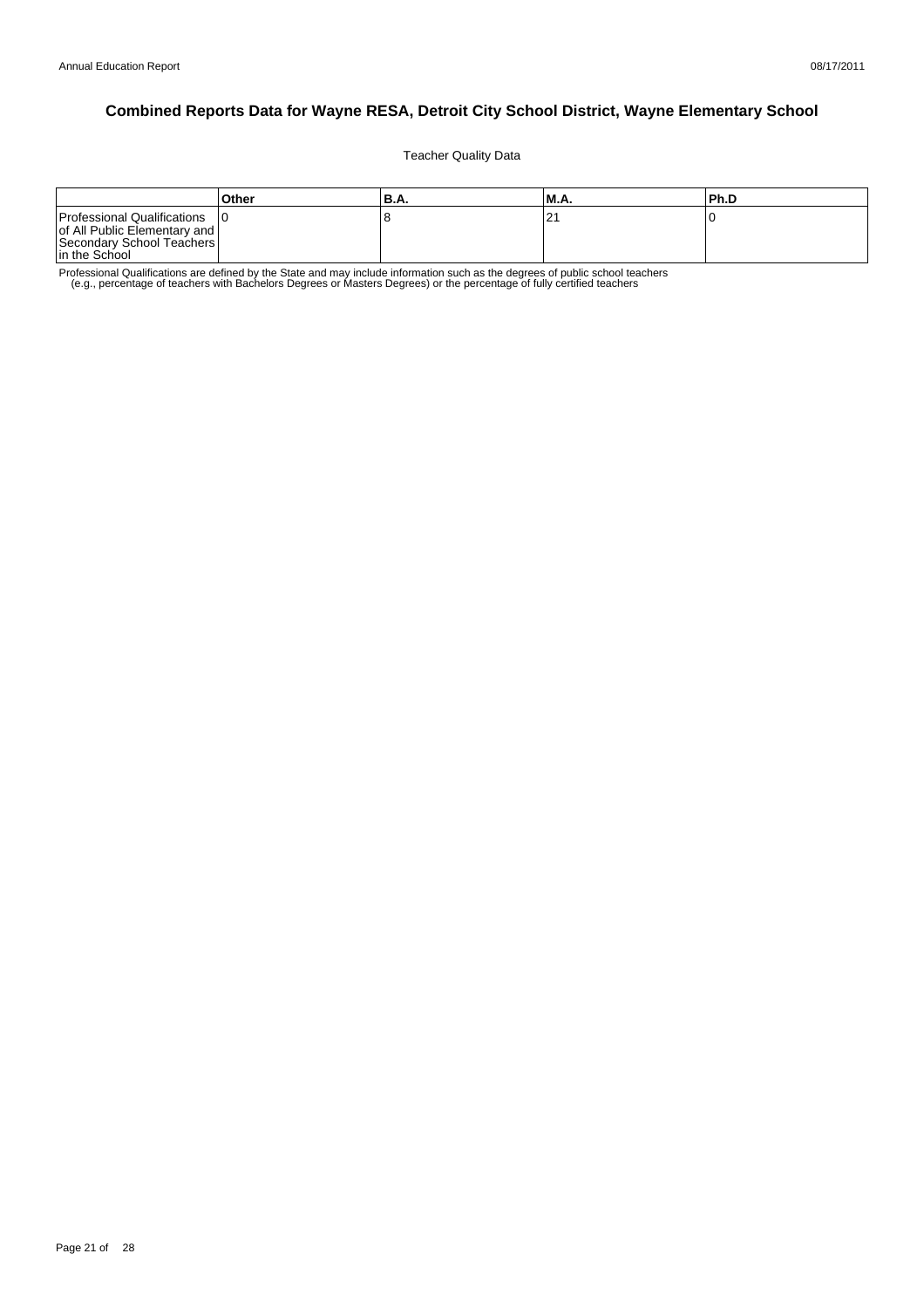Teacher Quality Data

|                                                                                                                 | l Certification Percent |
|-----------------------------------------------------------------------------------------------------------------|-------------------------|
| Percentage of Public Elementary and Secondary School Teachers in the 10%<br>School with Emergency Certification |                         |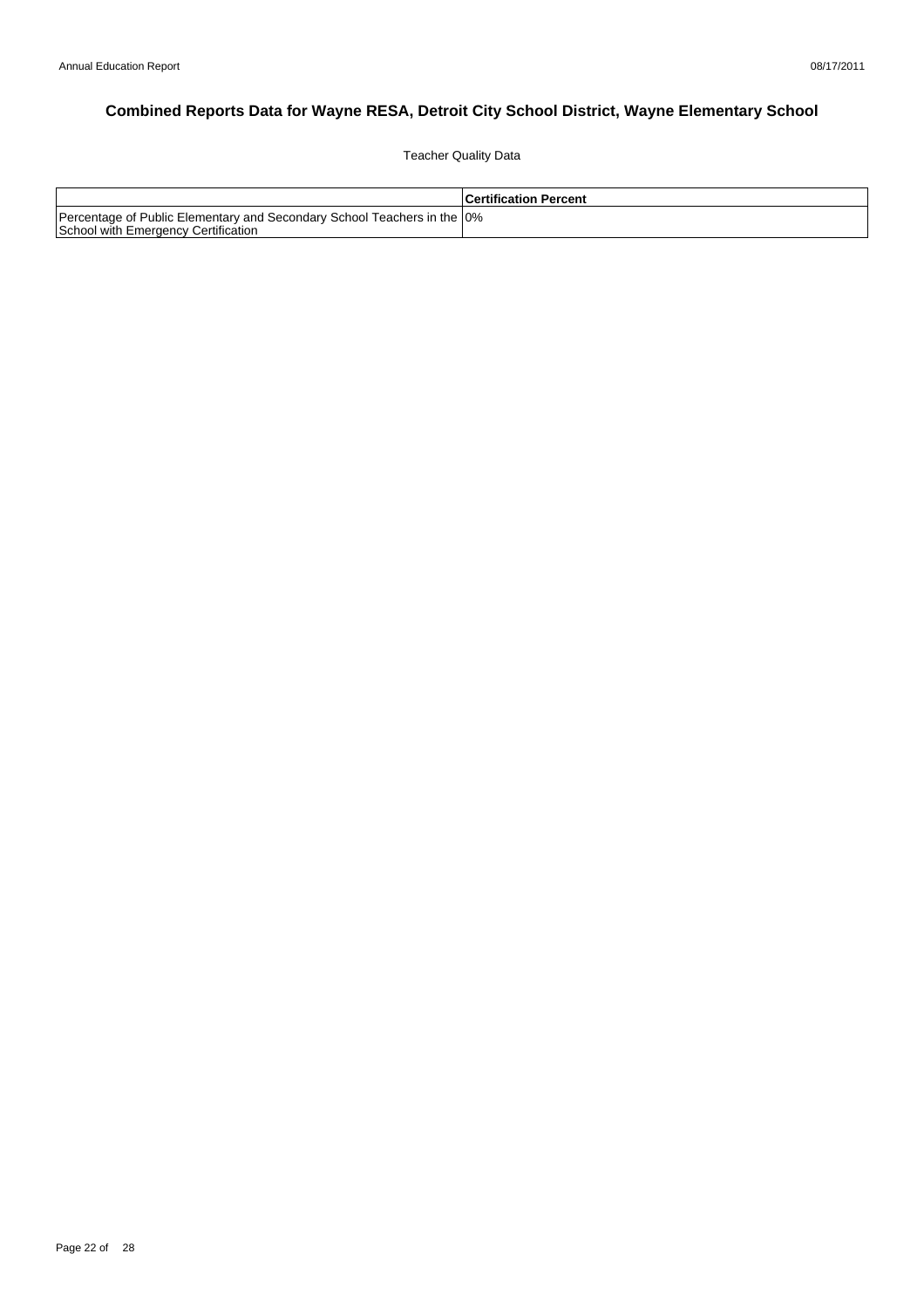Teacher Quality Data

|                                                                                                                        | School Aggregate |
|------------------------------------------------------------------------------------------------------------------------|------------------|
| Percentage of Core Academic Subject Elementary and Secondary<br>School Classes not Taught by Highly Qualified Teachers | 0%               |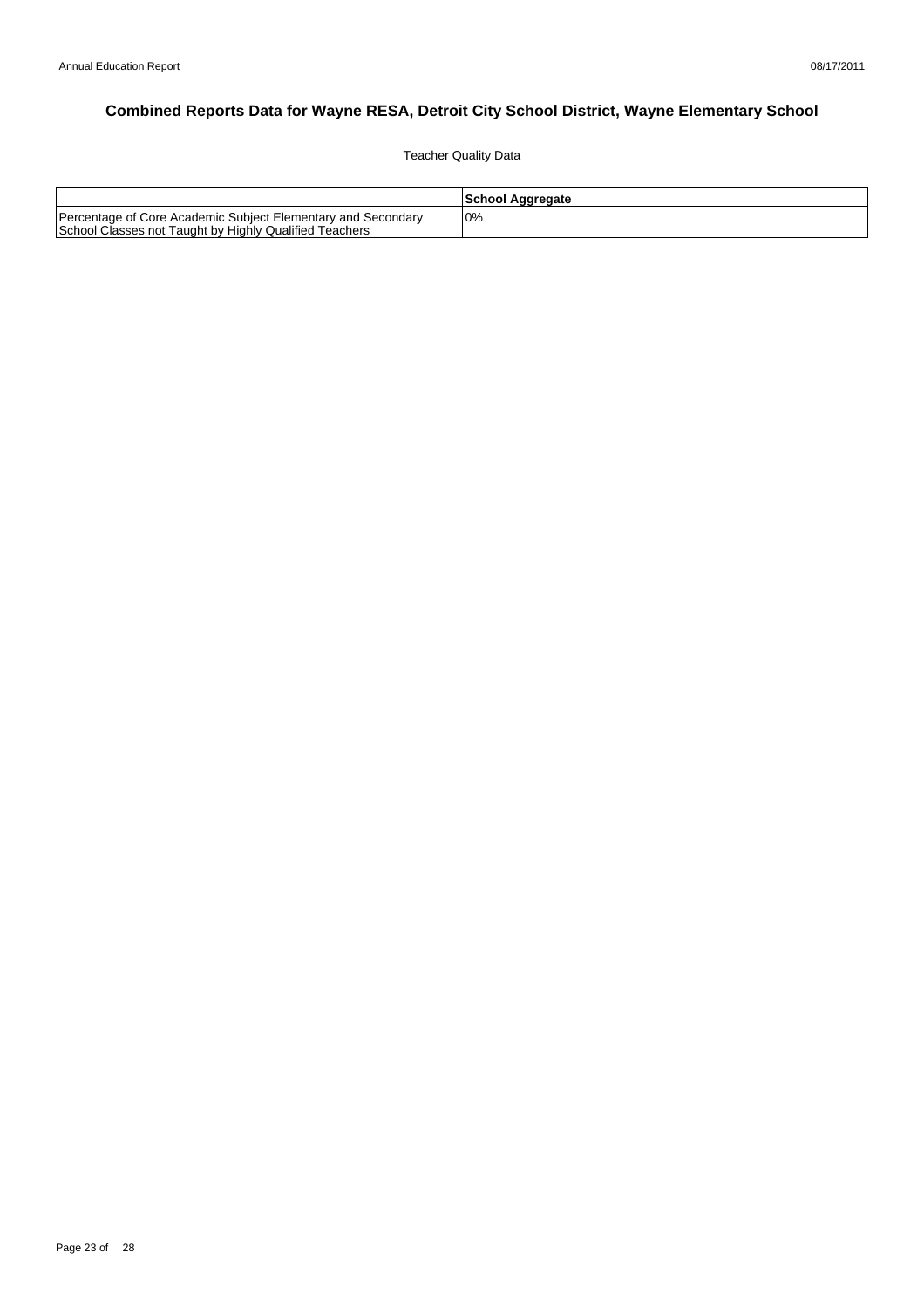| <b>Reporting Group</b>                                                                                  | <b>Percent of Students</b> | <b>Percent below Basic</b> | <b>Percent Basic</b> | <b>Percent Proficient</b> | <b>Percent Advanced</b> |
|---------------------------------------------------------------------------------------------------------|----------------------------|----------------------------|----------------------|---------------------------|-------------------------|
| <b>All Students</b>                                                                                     | 100                        | 22                         | 43                   | 30                        | 5                       |
| Male<br>Female                                                                                          | 50<br>50                   | 22<br>22                   | 41<br>45             | 30<br>29                  | 4                       |
| National Lunch<br>Program Eligility<br>Eligible<br>Not Eligible<br>Info not available                   | 43<br>56                   | 36                         | 47<br>40<br>ŧ        | 16<br>40<br>ŧ             | 9<br>ŧ                  |
| Race Ethnicity<br>White<br>Black<br>Hispanic<br>Asian Amer/Pacif Isl<br>American Indian<br>Unclassified | 71<br>20<br>5<br>3         | 14<br>52<br>29<br>13       | 43<br>39<br>51<br>32 | 37<br>9<br>19<br>36<br>ŧ  | 6<br>19                 |
| Student classified as<br>having a disability<br><b>SD</b><br>Not SD                                     | 12<br>88                   | 42<br>19                   | 39<br>44             | 17<br>31                  | 2<br>6                  |
| Student is an English<br>Language Learner<br><b>ELL</b><br>Not ELL                                      | 3<br>97                    | 48<br>21                   | 40<br>43             | 11<br>31                  | 5                       |

### NAEP 2009 Grade 4 Mathematics Results

‡ Reporting Standards not met.<br>Note: Observed differences are not necessarily statistically significant. Detail may not sum to total because of rounding.<br>SOURCE: U.S. Department of Education. Institute for Education Scien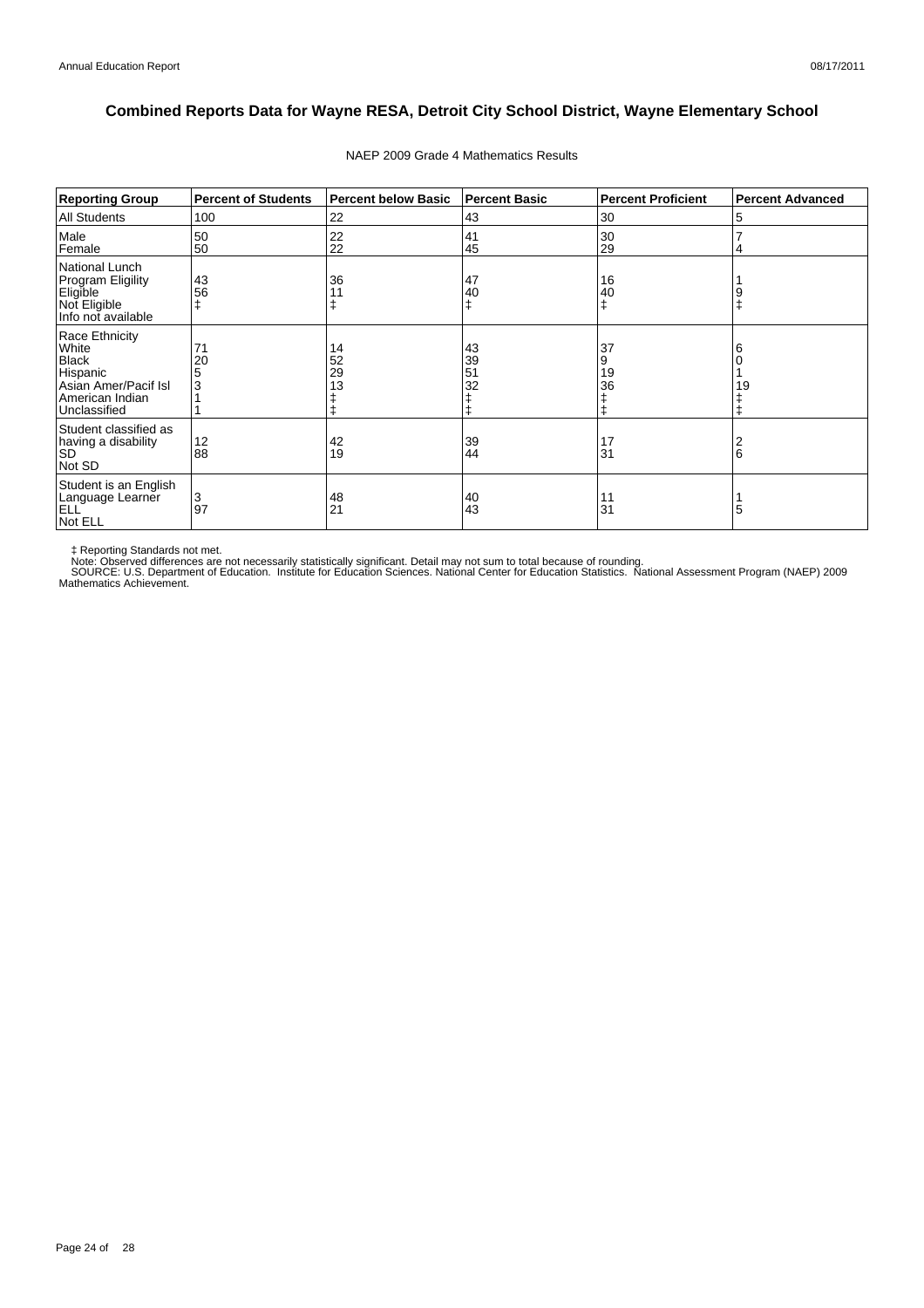| <b>Reporting Group</b>                                                                                         | <b>Percent of Students</b> | <b>Percent below Basic</b> | <b>Percent Basic</b> | <b>Percent Proficient</b> | <b>Percent Advanced</b> |
|----------------------------------------------------------------------------------------------------------------|----------------------------|----------------------------|----------------------|---------------------------|-------------------------|
| <b>All Students</b>                                                                                            | 100                        | 32                         | 37                   | 24                        |                         |
| Male<br>Female                                                                                                 | 51<br>49                   | 31<br>33                   | 37<br>38             | 24<br>24                  | 8<br>5                  |
| National Lunch<br>Program Eligility<br>Eligible<br>Not Eligible<br>Info not available                          | 38<br>62                   | 50                         | 37<br>38             | 12<br>31                  | 10<br>ŧ                 |
| Race Ethnicity<br>White<br><b>Black</b><br>Hispanic<br>Asian Amer/Pacif Isl<br>American Indian<br>Unclassified | 74<br>18                   | 23<br>68<br>38             | 40<br>27<br>45<br>30 | 29<br>4<br>15<br>31       | 8<br>28                 |
| Student classified as<br>having a disability<br><b>SD</b><br>Not SD                                            | 10<br>90                   | 75<br>27                   | $\frac{22}{39}$      | 2<br>27                   |                         |
| Student is an English<br>Language Learner<br><b>ELL</b><br>Not ELL                                             | 2<br>98                    | 58<br>32                   | 32<br>37             | 10<br>24                  |                         |

#### NAEP 2009 Grade 8 Mathematics Results

‡ Reporting Standards not met.<br>NOTE: Detail may not sum to totals because of rounding. Some apparent differences between estimates may not be statistically significant.<br>NOTE: Detail may not sum to totals because of roundin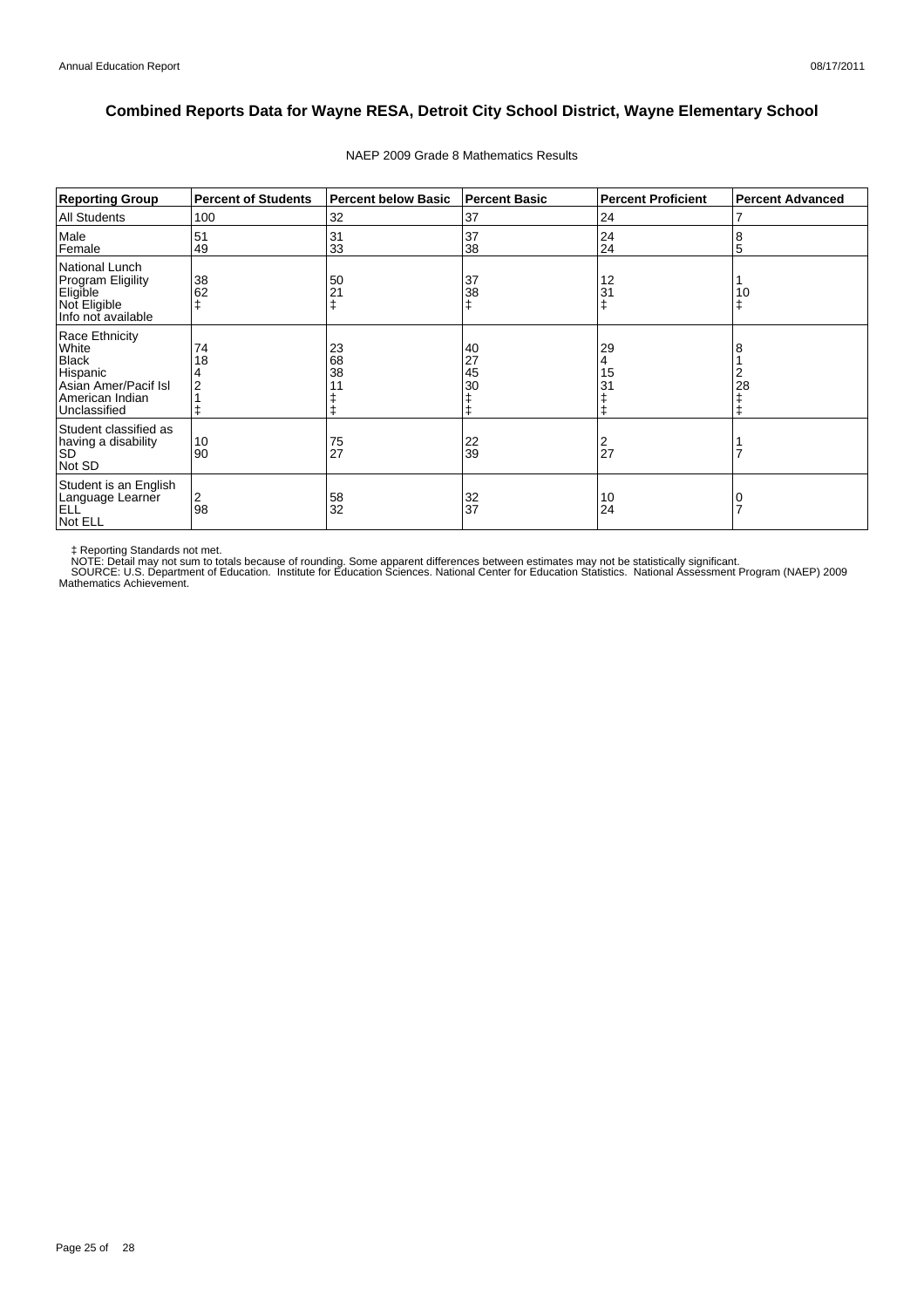| <b>Reporting Group</b>                                                                                         | <b>Percent of Students</b> | <b>Percent below Basic</b> | <b>Percent Basic</b> | <b>Percent Proficient</b> | <b>Percent Advanced</b> |
|----------------------------------------------------------------------------------------------------------------|----------------------------|----------------------------|----------------------|---------------------------|-------------------------|
| <b>All Students</b>                                                                                            | 100                        | 36                         | 34                   | 23                        | 6                       |
| Male<br>Female                                                                                                 | 50<br>50                   | 39<br>32                   | 35<br>34             | 21<br>26                  | 5<br>8                  |
| National Lunch<br>Program Eligility<br>Eligible<br>Not Eligible<br>Info not available                          | 43<br>57<br>#              | 52<br>24                   | 33<br>36<br>ŧ        | 13<br>31                  | 2<br>10<br>ŧ            |
| Race Ethnicity<br>White<br><b>Black</b><br>Hispanic<br>Asian Amer/Pacif Isl<br>American Indian<br>Unclassified | 71<br>19<br>5<br>3         | 28<br>65<br>49             | 36<br>26<br>34<br>37 | 28<br>15<br>25            | 8<br>17                 |
| Student classified as<br>having a disability<br><b>SD</b><br>Not SD                                            | 10<br>90                   | 66<br>32                   | 24<br>36             | 8<br>25                   | 3<br>$\overline{7}$     |
| Student is an English<br>Language Learner<br><b>ELL</b><br>Not ELL                                             | 3<br>97                    | 65<br>35                   | $\frac{26}{35}$      | 9<br>24                   |                         |

### NAEP 2009 Grade 4 Reading Results

# Rounds to zero

‡ Reporting Standards not met.<br>NOTE: Detail may not sum to totals because of rounding. Some apparent differences between estimates may not be statistically significant.<br>SOURCE: U.S. Department of Education, Institute of Ed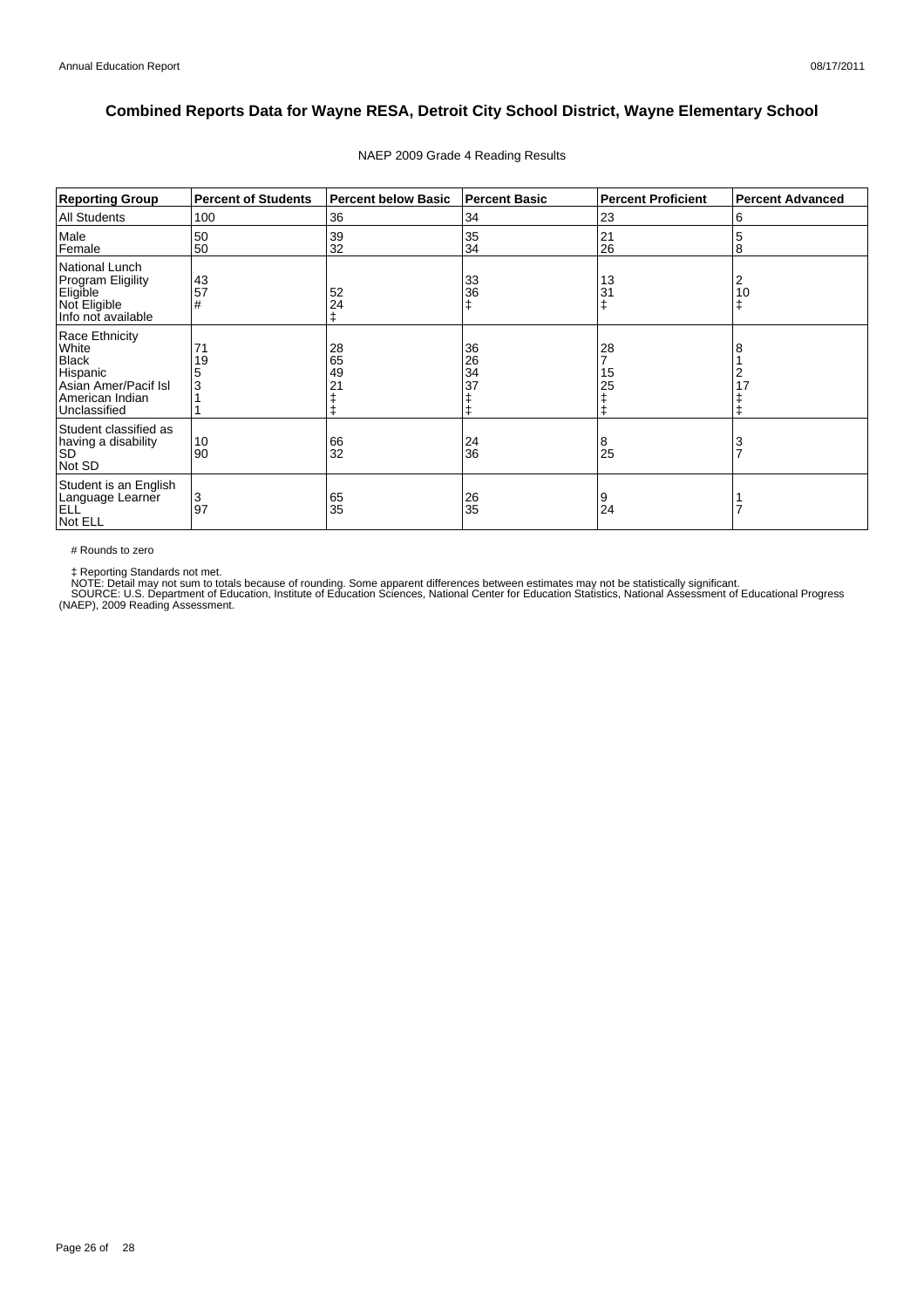| <b>Reporting Group</b>                                                                                         | <b>Percent of Students</b> | <b>Percent below Basic</b> | <b>Percent Basic</b> | <b>Percent Proficient</b> | <b>Percent Advanced</b> |
|----------------------------------------------------------------------------------------------------------------|----------------------------|----------------------------|----------------------|---------------------------|-------------------------|
| All Students                                                                                                   | 100                        | 28                         | 41                   | 28                        | 3                       |
| Male<br>Female                                                                                                 | 51<br>49                   | 33<br>23                   | 42<br>41             | 23<br>32                  | 2<br>4                  |
| National Lunch<br><b>Program Eligility</b><br>Eligible<br>Not Eligible<br>Info not available                   | 37<br>62                   | 44<br>18                   | 41<br>42<br>ŧ        | 14<br>36                  |                         |
| Race Ethnicity<br>White<br><b>Black</b><br>Hispanic<br>Asian Amer/Pacif Isl<br>American Indian<br>Unclassified | 74<br>18                   | 21<br>54<br>40             | 32<br>37<br>34       | 32<br>9<br>24             | 3                       |
| Student classified as<br>having a disability<br><b>SD</b><br>Not SD                                            | 9<br>91                    | 73<br>23                   | 22<br>43             | 4<br>30                   | #<br>3                  |
| Student is an English<br>Language Learner<br>ELL <sup>'</sup><br>Not ELL                                       | 2<br>98                    | 60<br>27                   | 33<br>42             | 8<br>28                   | #<br>3                  |

### NAEP 2009 Grade 8 Reading Results

# Rounds to zero

‡ Reporting Standards not met.<br>NOTE: Detail may not sum to totals because of rounding. Some apparent differences between estimates may not be statistically significant.<br>SOURCE: U.S. Department of Education, Institute of Ed